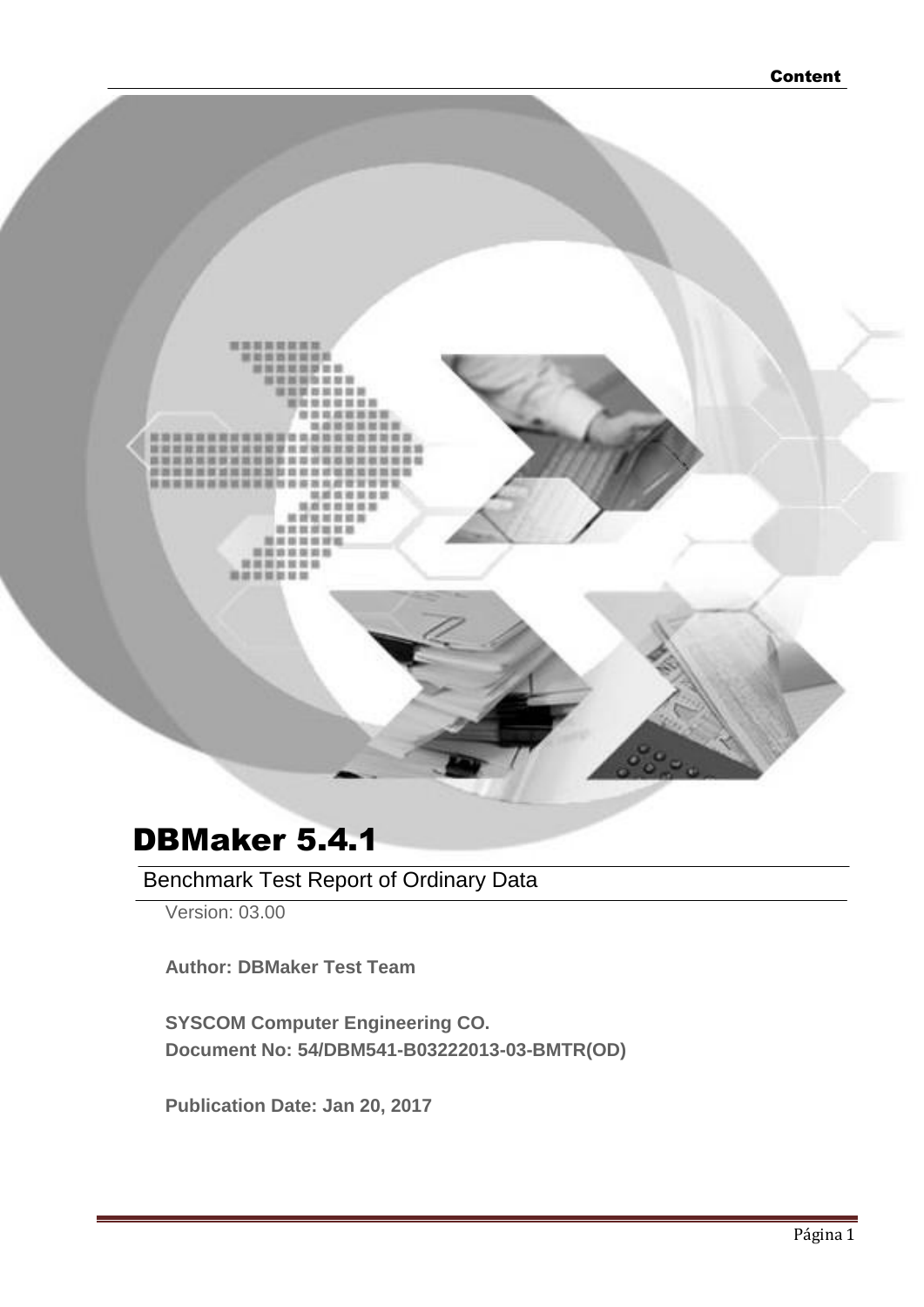# Tabela de Conteúdo:

| 1.1 |                                                         |
|-----|---------------------------------------------------------|
|     |                                                         |
|     | 1.2.1                                                   |
|     | 1.2.2                                                   |
|     |                                                         |
|     |                                                         |
| 1.4 |                                                         |
| 1.5 | Fluxograma de Teste e Descrição de Cada Caso 8          |
|     | 1.5.1                                                   |
|     | 1.5.2                                                   |
|     | 1.5.3                                                   |
|     | 1.5.4                                                   |
|     | 1.5.5                                                   |
|     | 1.5.6                                                   |
|     | 1.5.7                                                   |
|     | 1.5.8                                                   |
|     | 1.5.9                                                   |
|     |                                                         |
|     |                                                         |
|     |                                                         |
|     |                                                         |
|     |                                                         |
|     |                                                         |
|     |                                                         |
|     |                                                         |
|     |                                                         |
|     |                                                         |
|     |                                                         |
|     | 2.1.1                                                   |
|     | 2.1.2 PARA INSERT1, UPDATE1, DELETE1, INSERT3, INSERT2, |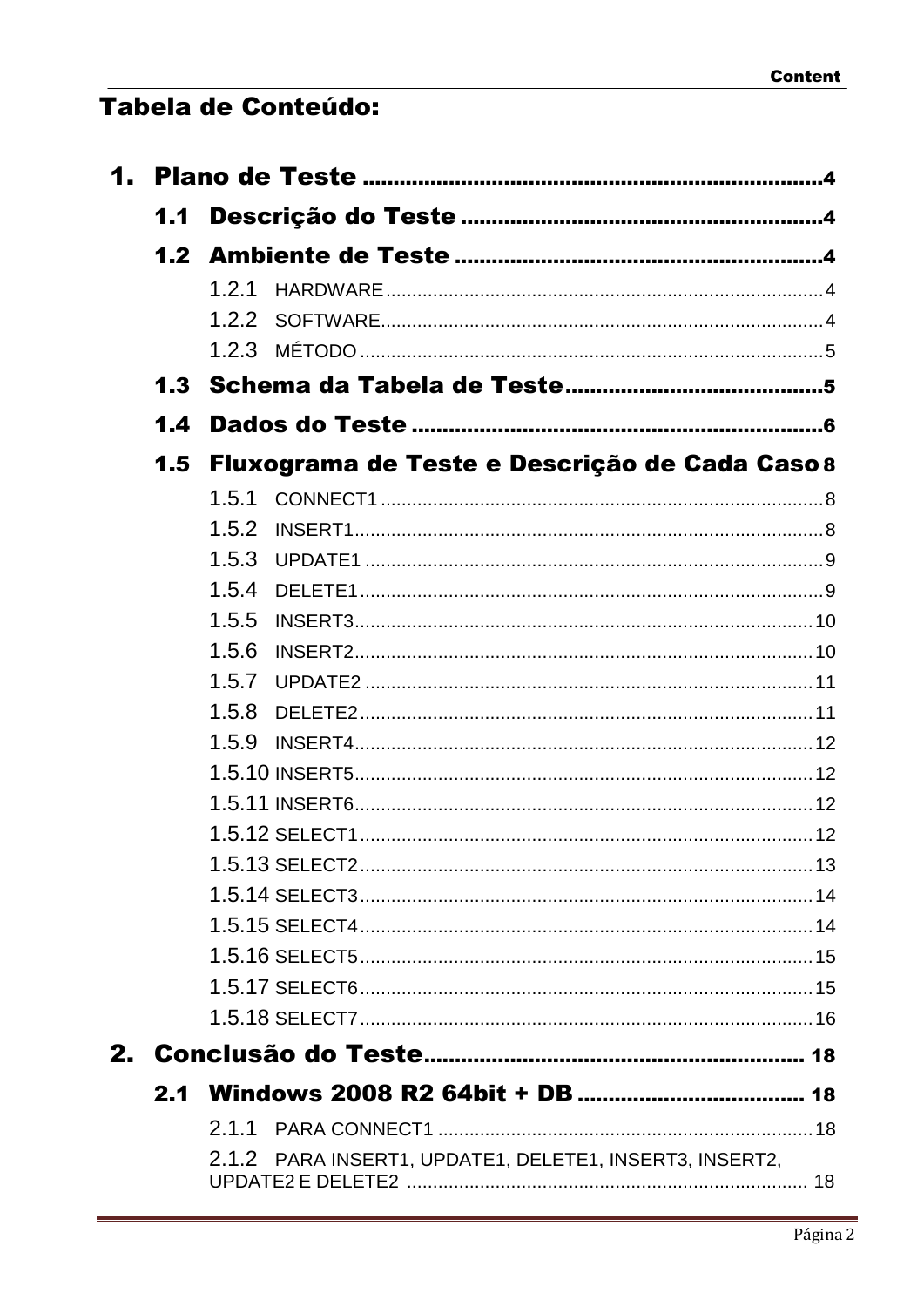|  | 2.1.3 PARA SELECT1, SELECT2, SELECT3, SELECT4, SELECT5,      |    |
|--|--------------------------------------------------------------|----|
|  |                                                              |    |
|  |                                                              |    |
|  |                                                              |    |
|  | 2.2.2 PARA INSERT1, UPDATE1, DELETE1, INSERT3, INSERT2,      |    |
|  | 2.2.3 PARA SELECT1, SELECT2, SELECT3, SELECT4, SELECT5,      |    |
|  |                                                              |    |
|  |                                                              |    |
|  |                                                              |    |
|  | 3.1.1 TABLE 1: WINDOWS 2008 64BIT SERVER + DB PARA INSERT,   |    |
|  | 3.1.2 TABLE 2: WINDOWS 2008 64BIT SERVER + DB PARA SELECT.30 |    |
|  | 3.1.3 TABLE 3: CENTOS RELEASE 3 64BIT + DB PARA INSERT.      | 32 |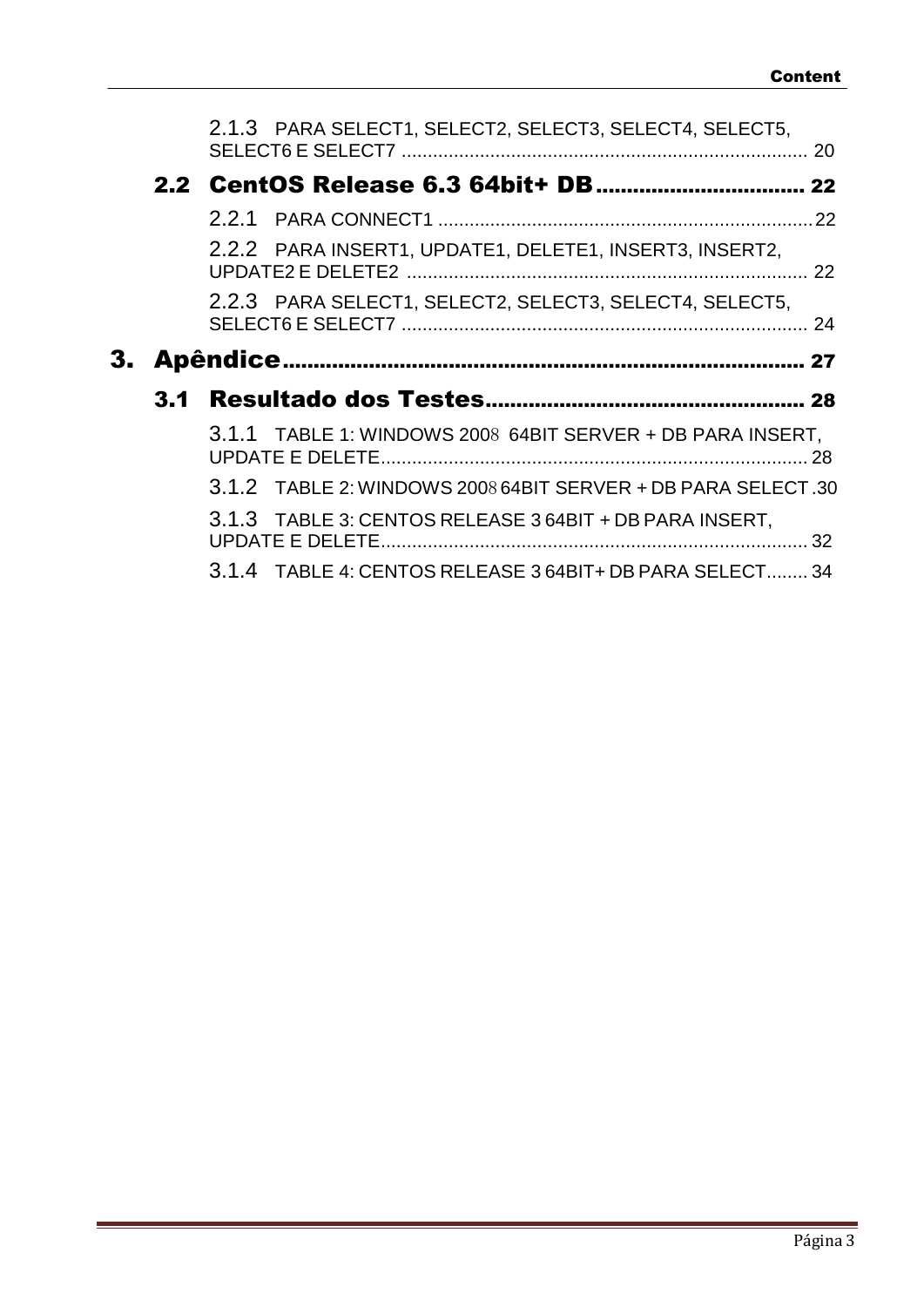<span id="page-3-4"></span>

# <span id="page-3-0"></span>1. Plano de Testes

# <span id="page-3-1"></span>1.1 Descrição dos Testes

O objetivo do teste é comparar o custo de tempo na operação dos dados ordinais no DBMaker 5.4.1, SQL Server 2012, Oracle 11g, e PostgreSQL 9.2. O test case é do tipo ODBC. Existem 18 sub-programas codificados em linguagem C que são Connect1, Insert1, Update1, Delete1, Insert3, Insert2, Update2, Delete2, Insert4, Insert5, Insert6, Select1, Select2, Select3, Select4, Select5, Select6 e Select7. Estes programas são usados para testar o desempenho através da função ODBC para operação de dados ordinais; cada um pode contar o tempo de execução, respectivamente, em si.

# <span id="page-3-2"></span>1.2 Ambiente de Testes

### <span id="page-3-3"></span>**1.2.1HARDWARE**

Todos os hardwares são os mesmos como abaixo descrito na tabela.

|              | <b>CPU</b>                                     | <b>MEMORY</b>   | HD                           |  |
|--------------|------------------------------------------------|-----------------|------------------------------|--|
| Server: 1 PC | Intel(R) Core(TM) i3-<br>3220 CPU @<br>3.30GHz | <b>16G DDR3</b> | Seagate 500G<br><b>SATA3</b> |  |
| Client: 1 PC | Intel(R) Core(TM) i3-<br>3220 CPU @<br>3.30GHz | <b>16G DDR3</b> | Seagate 500G<br>SATA3        |  |

#### **1.2.2 SOFTWARE**

| Server: 1PC         | Microsoft Windows Server 2008 R2 Enterprise 64bit        |
|---------------------|----------------------------------------------------------|
|                     | <b>CentOs6 64bit</b>                                     |
| <b>Cliente: 1PC</b> | Microsoft Windows Server 2008 R2 Enterprise 64bit        |
|                     | <b>ODBC Driver: Microsoft Open Database Connectivity</b> |
|                     |                                                          |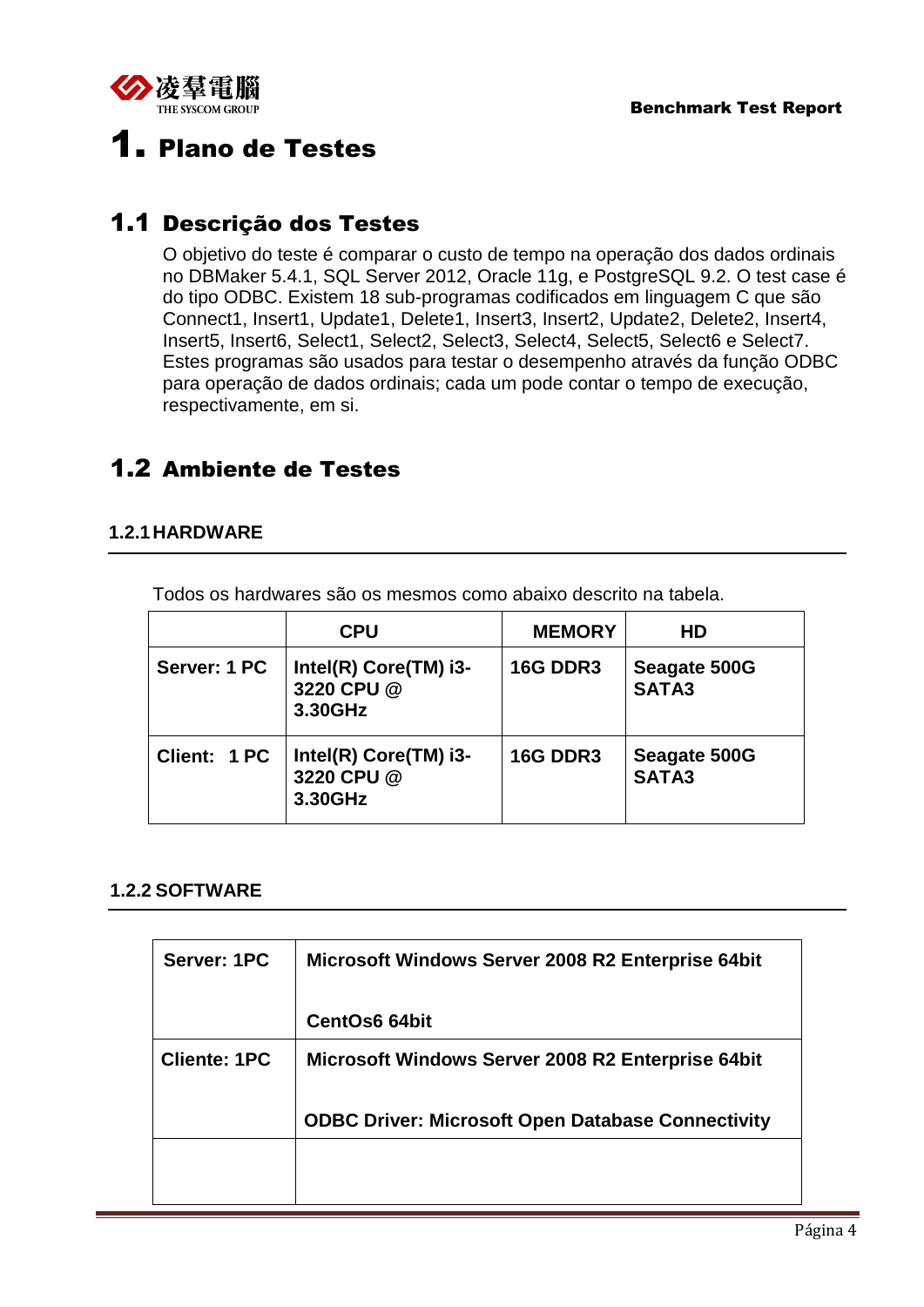<span id="page-4-0"></span>

| <b>Database</b><br>(Server side)                            | Configuration                                     | <b>ODBC</b> driver<br>(Client side) |
|-------------------------------------------------------------|---------------------------------------------------|-------------------------------------|
| <b>DBMaker</b>                                              | Setting journal file size to                      | DBMaker ODBC Driver,<br>link        |
| 5.4.1(#26361,201611<br>04)<br>(for win $64$<br>and Linux64) | avoid Journal full and<br>default page size (8KB) | odbc32.lib.                         |
| <b>SQL Server</b><br>2012 (for win64)                       | Default                                           | <b>MS SQL Server Driver</b>         |
| Oracle 11g<br>(for win64<br>and linux64)                    | Default                                           | Oracle 11g ODBC Driver              |
| PostgreSQL<br>9.2 (for win64<br>and linux64)                | Default                                           | Postgre ANSI Driver                 |

## **1.2.3 MÉTODO**

- Cada Test Case será executado pelo menos 3 vezes.
- ODBC: C + ODBC API, Cliente/Servidor em máquinas diferentes

## <span id="page-4-1"></span>1.3 Schemas das Tabelas no Teste

Os seguintes Schemas são usados nos testes do DBMaker. Para outros RDBMS, vamos mapear os tipos de dados relacionados com o banco de dados relacionado para cada Schema.

- CREATE TABLE **hundred** (keys integer primary key, ints integer not null, signed integer default null, floats float not null, doubles double not null, decim decimal (17,2) not null, dates timestamp not null, code char (10) not null, name char (20) not null, address varchar (24) not null);
- CREATE INDEX **hundred\_code** on hundred(code);
- CREATE INDEX **name\_addr** on hundred(name,address);
- CREATE TABLE **updates** (keys integer primary key, ints integer not null, signed integer default null, floats float not null, doubles double not null, decim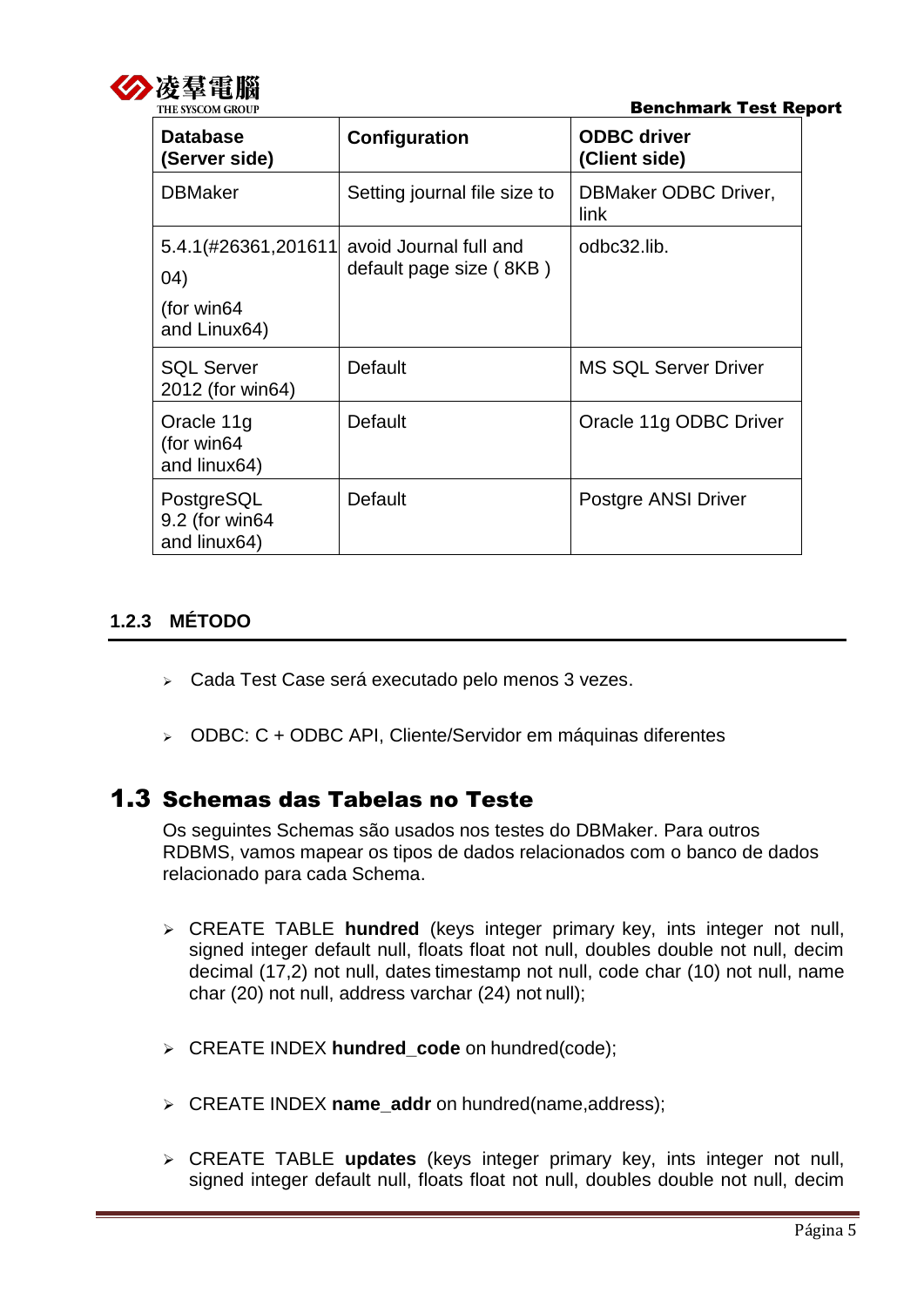

decimal (17,2) not null, dates timestamp not null, code char (10) not null, name char (20) not null, address varchar (24) not null);

- CREATE INDEX **updates\_code** on updates(code);
- CREATE TABLE **tenpct** (keys integer primary key, ints integer not null, signed integer default null, floats float not null, doubles double not null, decim decimal (17,2) not null, dates timestamp not null, code char (10) not null, name char (20) not null, address varchar (24) not null);
- CREATE INDEX **tenpct\_code** on tenpct(code);

## **NOTA 1:**

Em alguns RDBMS, o tipo de dado float são mapeados para tipo de dado real, o tipo de dado Double são mapeados para tipo de dado float, tipo de dado timestamp faz mapeamento para tipo de dado de data e hora.

### **NOTA 2**

Alguns RDBMS suportam index clusterizados, mas só usamos NONCLUSTERD INDEX em todos os RDBMS.

# <span id="page-5-0"></span>1.4 Dados do Teste

O tamanho da linha é cerca de 110 bytes. Todos as linhas são geradas pelo programa.

Para Insert1 , Update1 , Delete1 , Insert3 , Insert2 , Update2 e Delete2 , ele só usa a tabela de hundred. E a distribuição de dados é como se segue:

Create table hundred

(

```
keys integer primary key, /* all unique; [1..N] by sequence*/
```
ints integer not null, /\* all unique; [1..N] by random\*/

signed integer default null, /\* 100 unique; insert 100 different integer (100-199) circularly\*/ floats float not null, /\* 100 unique; insert 100 different float number circularly\*/ doubles double not null, /\* 100 unique; insert 100 different double number circularly\*/ decim decimal (17,2) not null, /\* almost unique; generate a decimal randomly \*/ dates timestamp not null, /\* almost unique; generate a date value randomly \*/ code char (10) not null, /\* 100 unique; insert 100 different string values circularly \*/ name char (20) not null, /\* 100 unique; insert 100 different string values circularly \*/ address varchar (24) not null /\* 100 unique; insert 100 different string values circularly \*/ )

Antes de executar Select1, Select2, Select3, Select4, Select5, Select6 e Select7, os subprogramas Insert4, Insert5 e Insert6 recriará as tabelas **hundred**, **update** e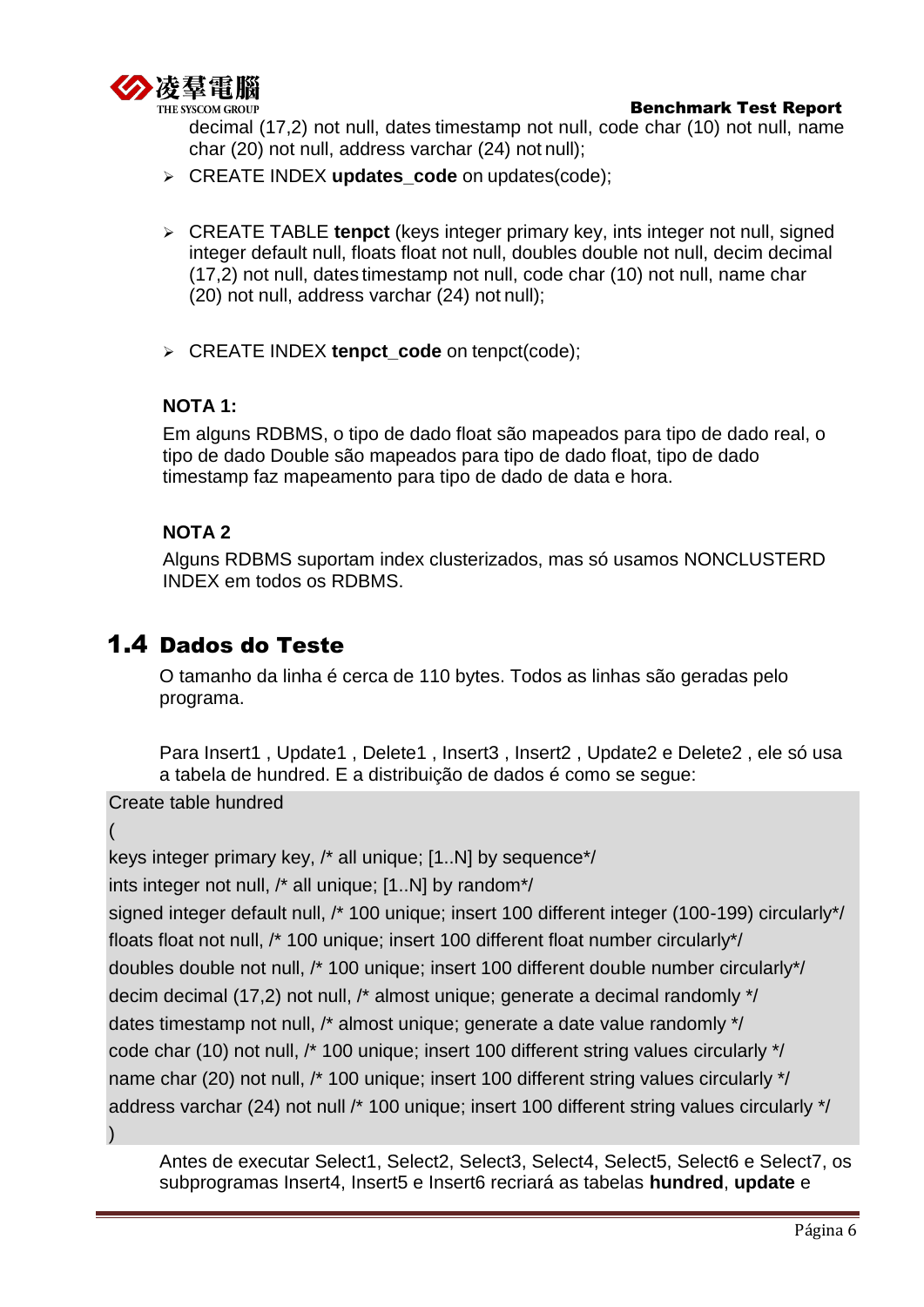

**tenpct** e insere 100000 linhas na tabela **hundred** (Insert4), insere 100000 linhas na tabela **update** (Insert5), insere 10000 linhas na tabela **tenpct** (Insert6). Insert4, Insert5 e Insert6 não listam no **Benchmark**, são somente para a preparação do Select1 ao Select7. A distribuição dos dados de teste é como se segue:

Create table hundred /\* insert 100000 tuples \*/

( keys integer primary key, /\* all unique; [1..100000] by random\*/ ints integer not null, /\* all unique; [1..100000] by random\*/ signed integer default null, /\* 100 unique; insert 100 different integer (100-199) circularly\*/ floats float not null, /\* 100 unique; insert 100 different float number circularly\*/ doubles double not null, /\* 100 unique; insert 100 different double number circularly\*/ decim decimal (17,2) not null, /\* almost unique; generate a decimal randomly \*/ dates timestamp not null, /\* almost unique; generate a date value randomly \*/ code char (10) not null, /\* 100 unique; insert 100 different string values circularly \*/ name char (20) not null, /\* 100 unique; insert 100 different string values circularly \*/ address varchar (24) not null /\* 100 unique; insert 100 different string values circularly \*/ )

> Os dados das tabelas **update** e **tenpct** são semelhantes aos dados da tabela **hundred**. Mas para **tenpct**, o domínio da coluna **chave** e **ints** são de 1 a 10000.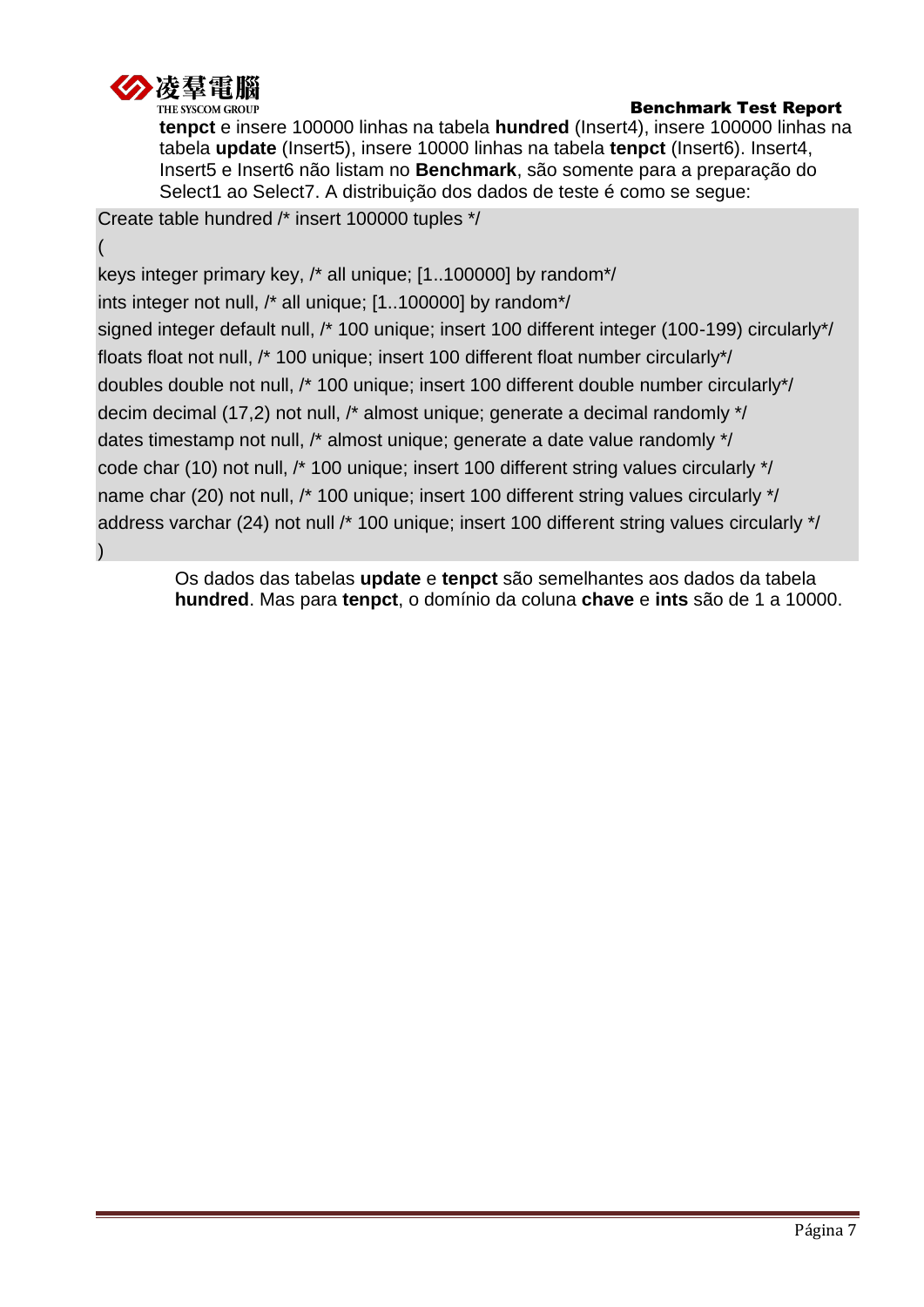<span id="page-7-0"></span>



## 1.5 Fluxograma do Teste e Descrição de Cada Caso

*Nota: No capítulo seguinte, N significa 10000, 100000.*

End

## **1.5.1 CONNECT1**

**Conectar e desconectar do Banco de Dados N/10 vezes.**

**Insert4**

## **1.5.2 INSERT1**

**Inserir N linhas na tabela hundred em sequência de chave primária.**

> Drop e recreate da tabela e índice.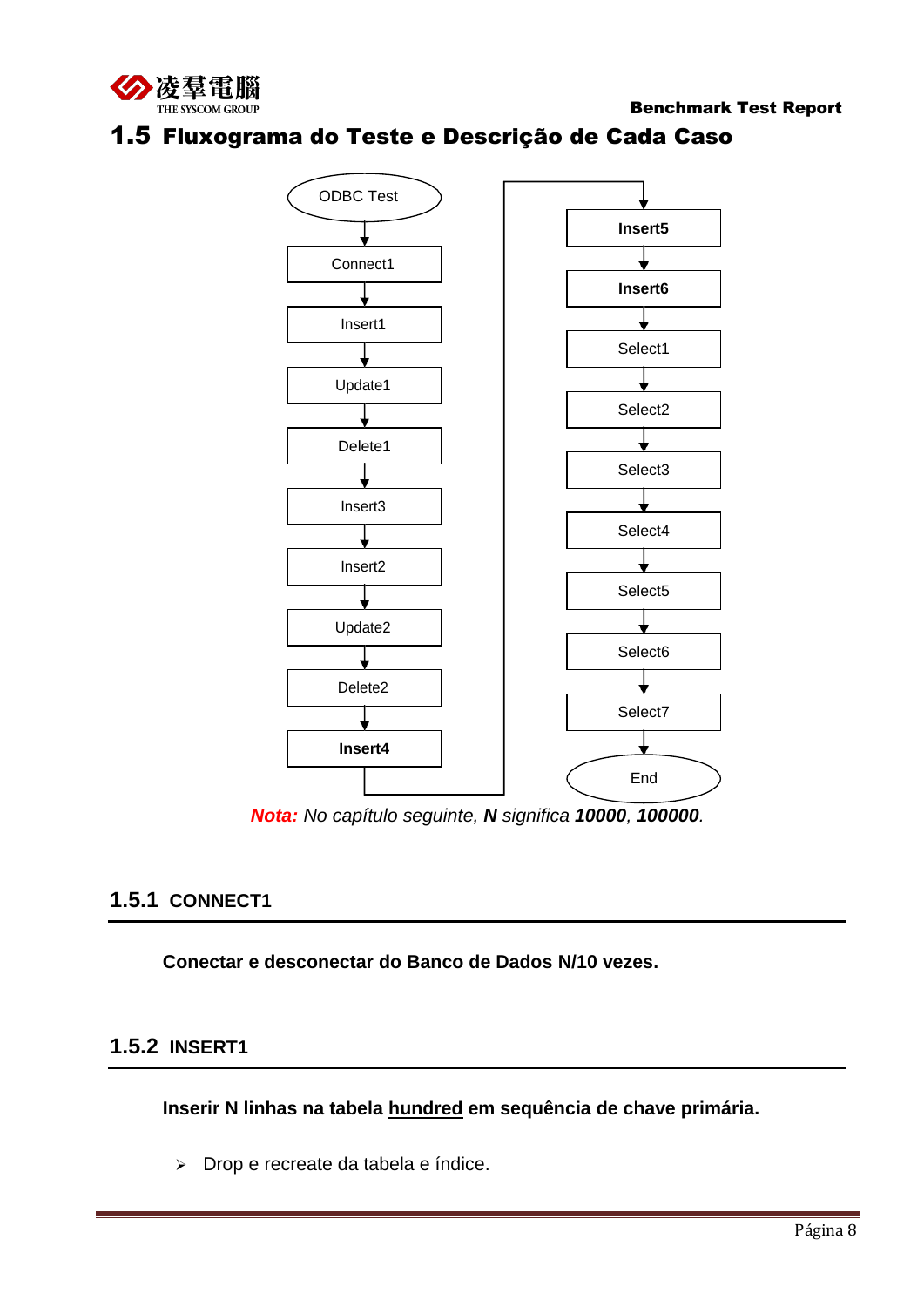<span id="page-8-0"></span>

- Insert usando variável do host.
- Preparar e vincular parâmetros uma vez, executar N vezes.
- $\geq$  Commit a cada 100 linhas.
- $\triangleright$  O Comando SQL é:

## *INSERT INTO HUNDRED (KEYS,INTS,SIGNED,FLOATS,DOUBLES,DECIM,DATES,CODE,NAME,ADD RESS) VALUES (?,?,?,?,?,?,?,?,?,?)*

O valor do primeiro parâmetro aumentou ordenadamente a partir de 1 para N, e o valor dos outros parâmetro são aleatorios seguindo respectivamente o domínio.

## **1.5.3 UPDATE1**

#### **Atualize 1 linha para a tabela Hundred N vezes.**

- Atualize usando a variável de Host.
- > Baseado na chave primária uma linha por comando.
- **> Preparar e vincular parâmetros uma vez, execute N vezes.**
- $\geq$  Commit a cada 100 linhas.
- $\geqslant$  O commando SQL é:

*UPDATE HUNDRED SET INTS=?, SIGNED=?, FLOATS=?, DOUBLES=?, DECIM=?, DATES=?, CODE=?, NAME=?, ADDRESS=? WHERE KEYS=?*

O valor do parâmetro é aleatorio conforme seu resectivo dominio.

## **1.5.4 DELETE1**

#### **Deletar uma linha para a tabela Hundred N vezes**

Deletar usando uma variável de Host.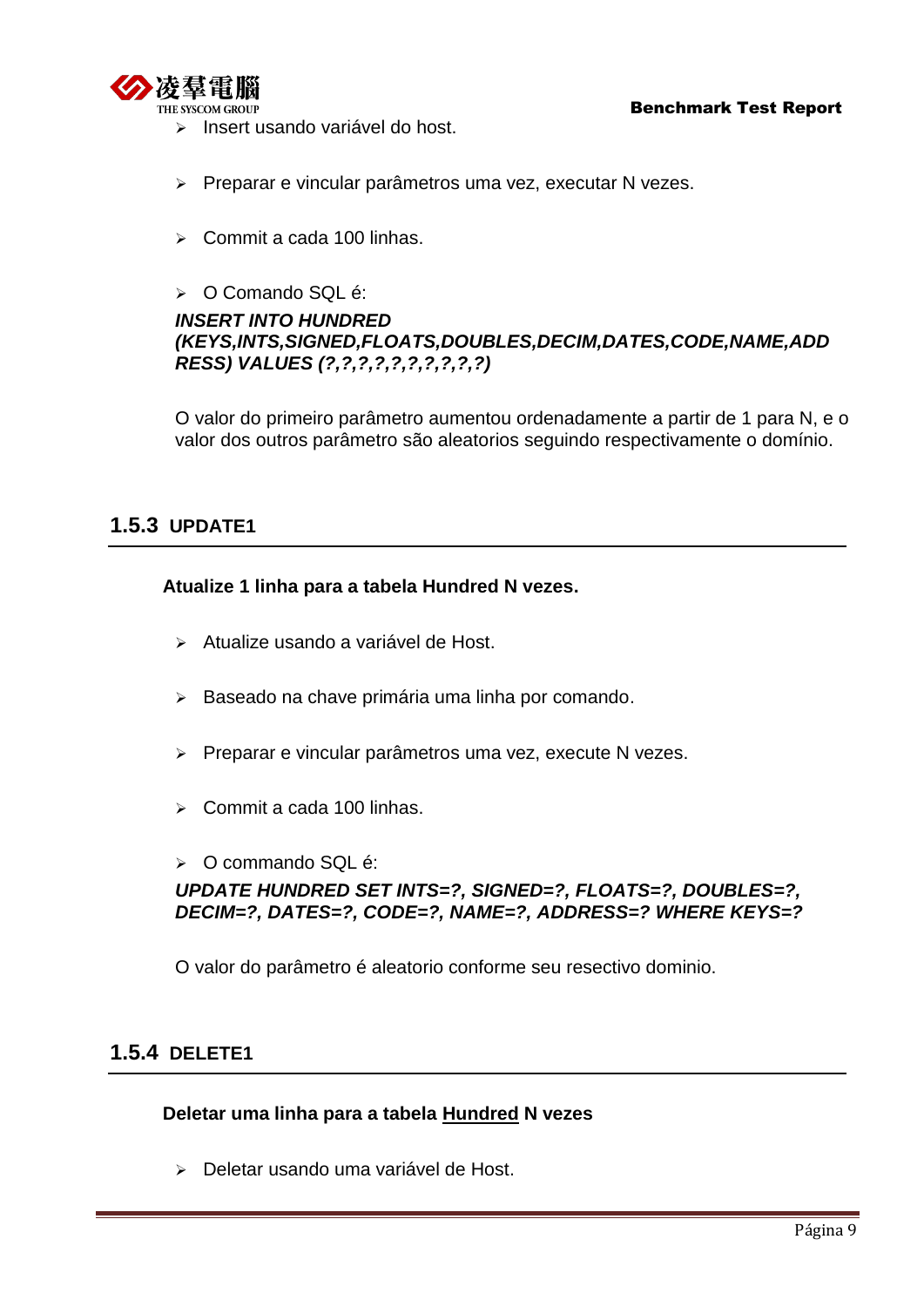<span id="page-9-0"></span>

- > Baseado na chave primária, uma linha por comando.
- Preparar e vincular parâmetros uma vez, executar N vezes.
- $\geq$  Commit a cada 100 linhas.

## > O commando SQI é: *DELETE FROM HUNDRED WHERE KEYS=?*

O valor do parâmetro é aleatorio conforme seu resectivo dominio.

## **1.5.5 INSERT3**

#### **Inserir N linhas na tabela Hundred aleatoriamente por chave primária.**

- > Drop e recreate da tabela e índices.
- > Insert usando uma variável de Host
- $\triangleright$  Preparar e vincular parâmetros uma vez, executar N vezes.
- $\geq$  Commit a cada 100 linhas.

#### > O comando SQL é: *INSERT INTO HUNDRED (KEYS,INTS,SIGNED,FLOATS,DOUBLES,DECIM,DATES,CODE,NAME,A DDRESS) VALUES (?,?,?,?,?,?,?,?,?,?)*

O valor do parâmetro é aleatorio conforme seu resectivo dominio.

### **1.5.6 INSERT2**

#### **Inserir N linhas para a table hundred na sequência da chave primária.**

- > Drop e recreate da tabela e índices.
- > Insert com comando SQL completo.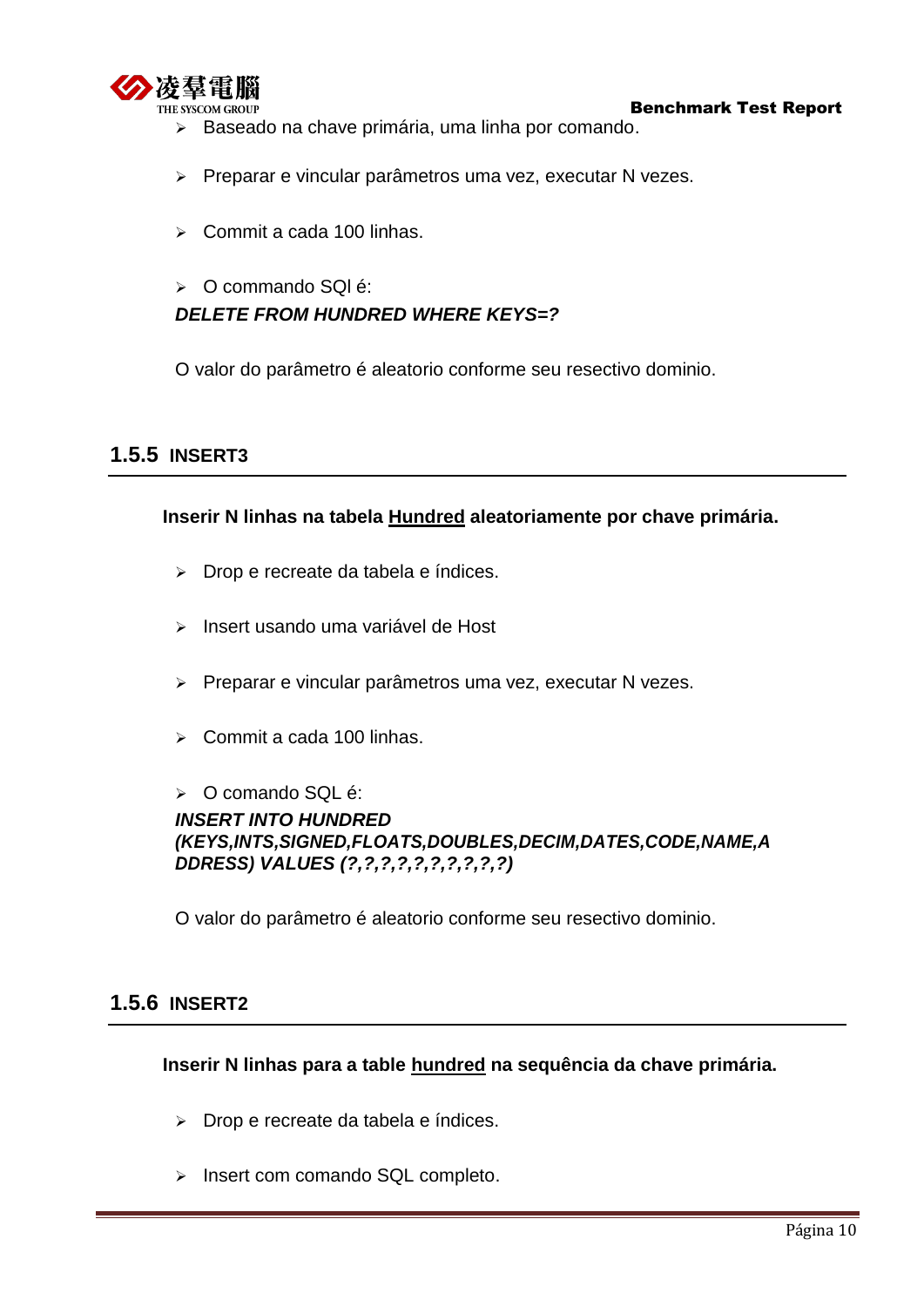- <span id="page-10-0"></span> $\triangleright$  Prepare N vezes, execute N vezes.
- $\triangleright$  Commit a cada 100 linhas.

#### $\geqslant$  O commando SQL é:

## *INSERT INTO HUNDRED (KEYS,INTS,SIGNED,FLOATS,DOUBLES,DECIM,DATES,CODE,NAME,ADD RESS) VALUES*

*(c1,c2,c3,c4,c5,c6,c7,c8,c9,c10)*

A variável c1 recebe o valor ordenado a partir do seu domínio. Outra variável pode obter o valor aleatoriamente a partir do seu domínio.

## **1.5.7 UPDATE2**

**Atualização em MASSA (N/100) linhas por colunas não indexadas N vezes.**

- > Baseado em colunas não indexadas, N/100 linhas por commando.
- Preparar e vincular parâmetros uma vez, executa 100 vezes.
- $\triangleright$  Commit a cada 1 update.
- > O comando SQL é:

*UPDATE HUNDRED SET INTS=?,SIGNED=?,FLOATS=?, DOUBLES=?, DECIM=?,DATES=?,CODE=?,ADDRESS=? WHERE NAME=?*

O valor do parâmetro é aleatorio conforme seu resectivo dominio..

### **1.5.8 DELETE2**

#### **Delete em MASSA (N/100) linhas por colunas não indexadas N vezes.**

- Baseado em colunas não indexadas, N/100 linha por comando.
- **> Preparar e vincular um parâmetro, executar 100 vezes.**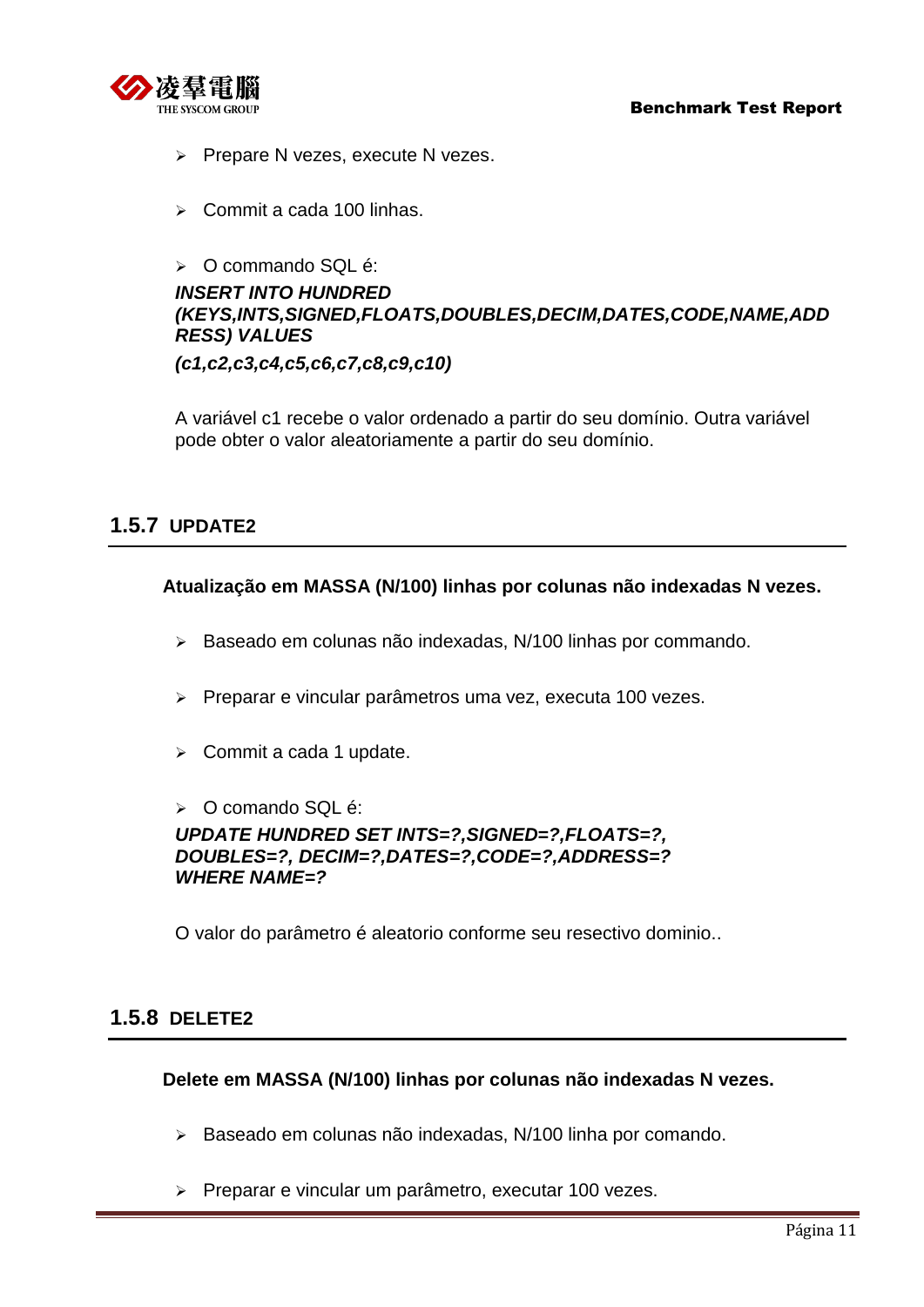<span id="page-11-3"></span>

 $\triangleright$  Commit a cada um delete.

#### O comando SQL é:

## *DELETE FROM HUNDRED WHERE SIGNED=?*

O valor do parâmetro é aleatorio conforme seu respectivo domínio.

### <span id="page-11-0"></span>**1.5.9 INSERT4**

**Insert 100000 linhas na tabela hundred aleatoriamente.**

## <span id="page-11-1"></span>**1.5.10 INSERT5**

**Insert 100000 linha na tabela updates aleatoriamente.**

## <span id="page-11-2"></span>**1.5.11 INSERT6**

**Insert 10000 linhas na tabela tenpct aleatoriamente.**

### **1.5.12 SELECT1**

**Select em MASSA de linhas na tabela hundred sem chave com a espressão EQUAL por N/10 vezes.**

- $\triangleright$  Select com clausula sem chave usando o comando SQL complete.
- Espressão EQUAL sem usar chave.
- $\triangleright$  Select usando table scan (Varredura de tabela).
- $\triangleright$  Preparar N vezes, executar N vezes.
- Use SQLGetData() para obter dados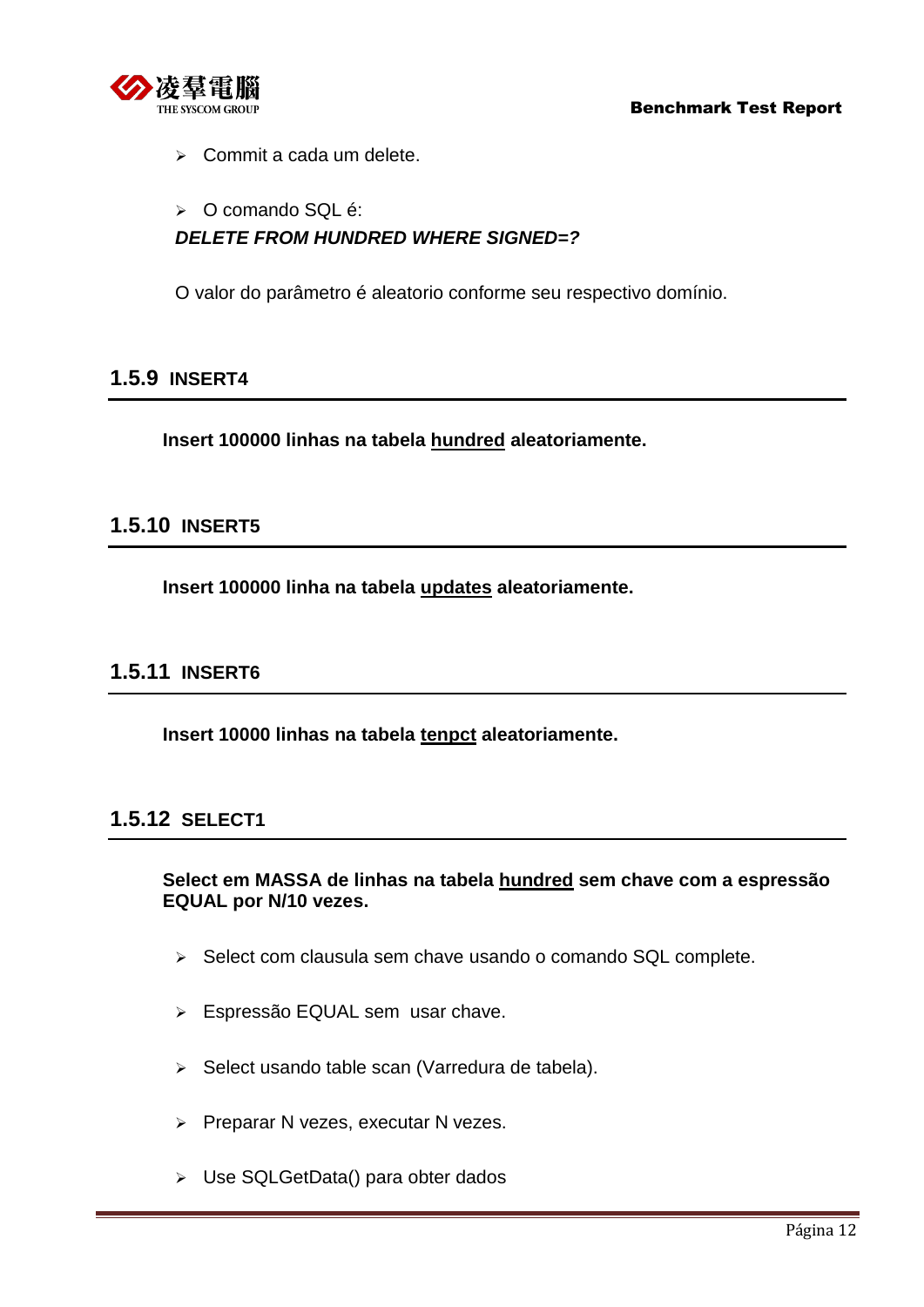<span id="page-12-0"></span>

- $\triangleright$  Procure num\_linha/100 linhas por vez.
- $\triangleright$  Commit a cada100 select's.
- $\geqslant$  O comando SQL é:

### *SELECT KEYS, INTS, SIGNED, FLOATS, DOUBLES, DECIM, DATES, CODE, NAME, ADDRESS FROM HUNDRED WHERE SIGNED=\$\$*.

A variável \$\$ obtém o valor aleatoriamente do domínio na coluna assinada.

## **1.5.13 SELECT2**

#### **Select de linhas em MASSA para a tabela hundred na chave primária pela expressão RANGE por N/10 vezes.**

- $\triangleright$  Select com clausula na chave primária usando o comando SQL completo.
- Expressão RANGE na chave primária.
- Usando a chave primária e o índice para varredura.
- $\triangleright$  Preparar N vezes, executar N vezes.
- Use SQLGetData() para obter dados.
- $\triangleright$  Busca de linha em MASSA a todo tempo.
- $\geq$  Commit a cada 100 select.
- > O comando SQL é:

### *SELECT KEYS, INTS, SIGNED, FLOATS, DOUBLES, DECIM, DATES, CODE, NAME, ADDRESS FROM HUNDRED WHERE KEYS<=\$\$.*

A variável \$\$ recebe o valor aleatoriamente conforme o domínio para a coluna chave.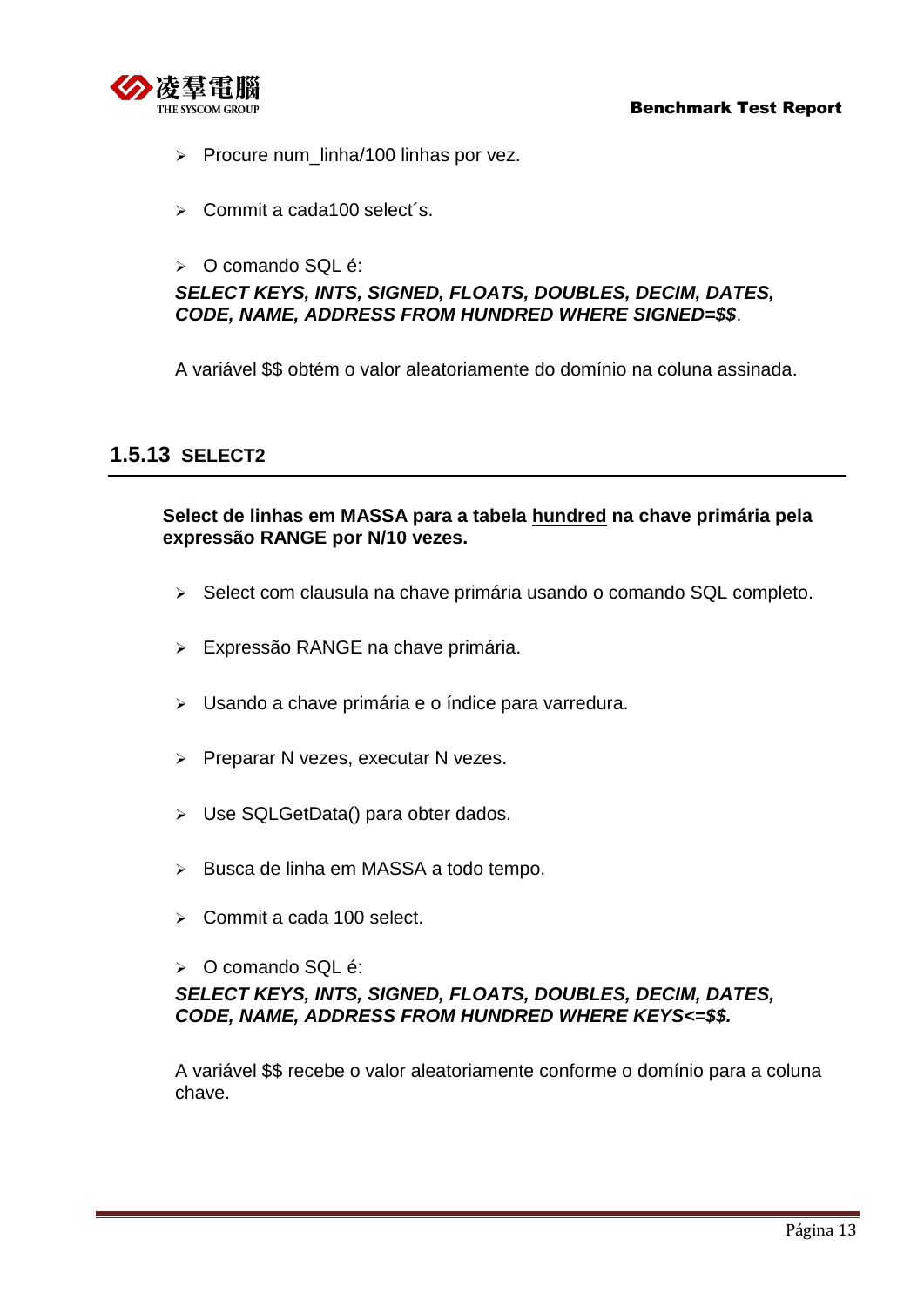#### <span id="page-13-0"></span>**Select de linhas em MASSA da tabela hundred sem usar a chave primária na expressão RANGE por N/10 vezes.**

- $\triangleright$  Select sem usar a clausula na chave usando o comando SQL complete.
- > Não usar chave na expressão RANGE
- Usando o table scan (Varredura de tabela)
- $\triangleright$  Preparar N vezes, executar N vezes.
- Use SQLGetData() para obter dados.
- $\triangleright$  Busca de linhas em MASSA a todo tempo.
- $\triangleright$  Commit a cada 100 select.
- > O comando SQL é:

#### *SELECT KEYS, INTS, SIGNED, FLOATS, DOUBLES, DECIM, DATES, CODE, NAME, ADDRESS FROM HUNDRED WHERE INTS<=\$\$*.

A variável \$\$ recebe o valor aleatoriamente conforme o dominio para a coluna INTS.

### **1.5.15 SELECT4**

**Select de linhas em MASSA para as três tabelas juntas sem usar chave por N/100 vezes.**

- $\triangleright$  Join entre três tabelas sem usar chave, expressão EQUAL sem usar chave.
- $\triangleright$  Select sem chave na clausula usandoo comando SQL complete.
- $\triangleright$  Preparar N vezes, executar N vezes.
- > Use SQLGetData() para obter dados.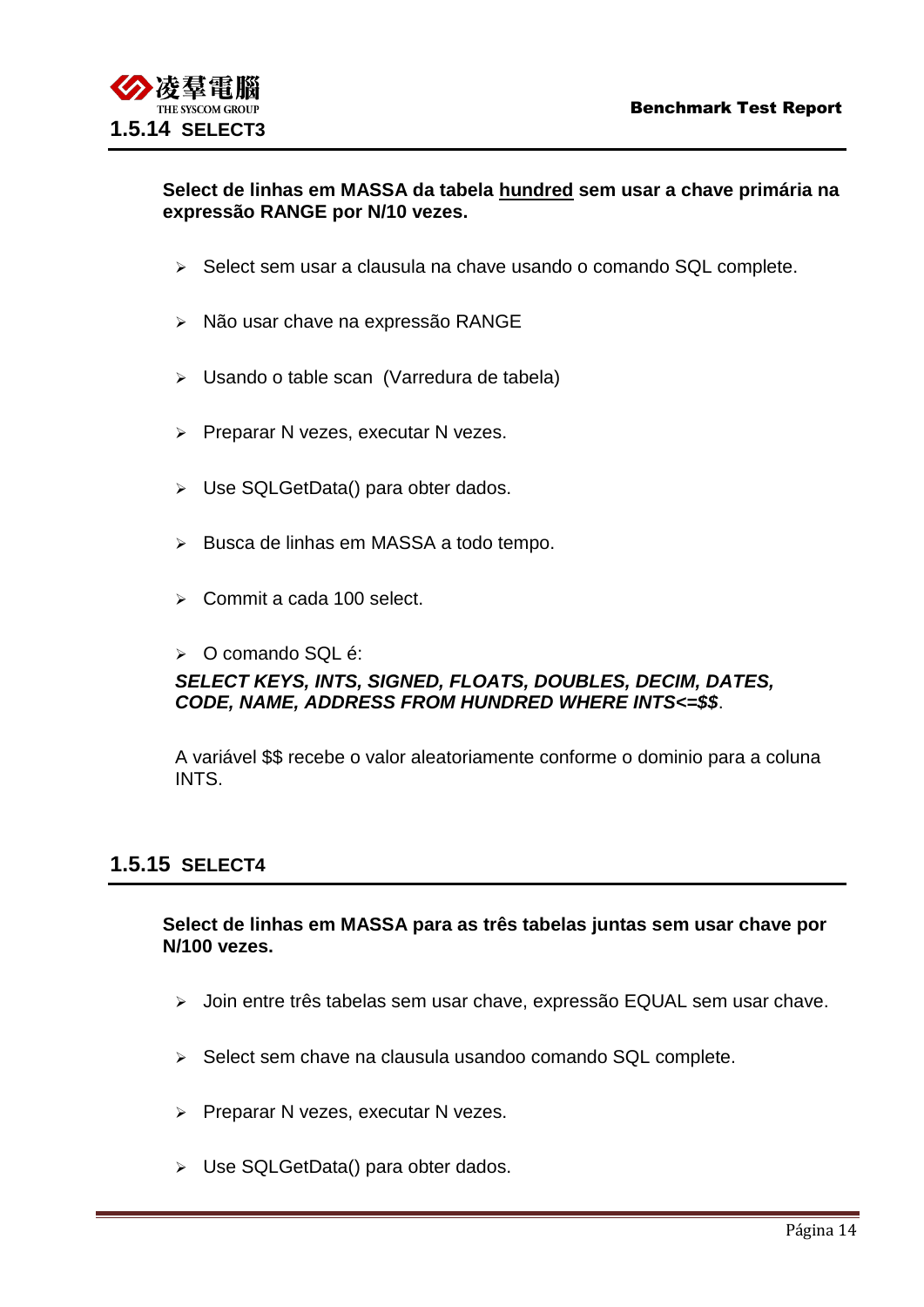<span id="page-14-0"></span>

- > Buscar de linhas em MASSA a todo tempo.
- $\triangleright$  Commit a cada 100 selects.
- > O comando SQL é:

*SELECT UPDATES.SIGNED, UPDATES.FLOATS, HUNDRED.SIGNED, HUNDRED.FLOATS,TENPCT.SIGNED, TENPCT.FLOATS FROM UPDATES, HUNDRED, TENPCT WHERE UPDATES.NAME = HUNDRED.NAME AND UPDATES.NAME = TENPCT.NAME AND UPDATES.INTS = \$\$.*

O valor da variável \$\$ é aleatorio conforme o domínio da coluna INTS.

## **1.5.16 SELECT5**

#### **Select de linhas em MASSA para a tabela hundred com chave primária fazendo sub consulta por N/10 vezes.**

- Chave primária na expressão de sub-consulta.
- > Use comando SQL completo.
- $\triangleright$  Prepare N vezes, execute N vezes.
- > Use SQLGetData() para obter dados.
- $\triangleright$  Buscar linhas em MASSA a todo tempo.
- Commit para cada 100 selects.
- > O Comando SQL é:

*SELECT KEYS, INTS, SIGNED FROM HUNDRED WHERE KEYS IN (SELECT INTS FROM TENPCT)*

### **1.5.17 SELECT6**

**Select de linhas em MASSA na tabela hundred com índice para a expressão LIKE por N vezes**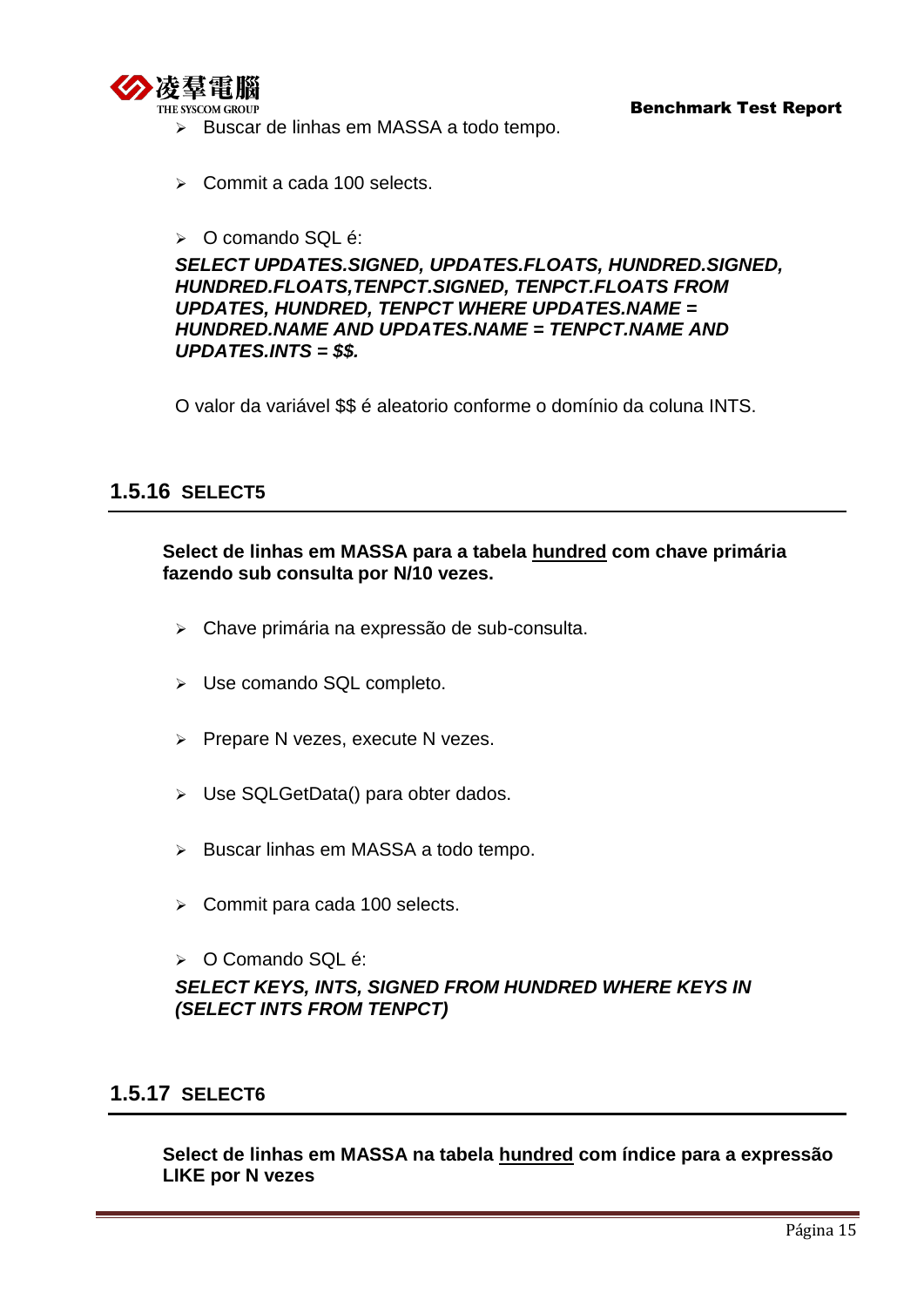<span id="page-15-0"></span>

- Expressão LIKE no índice.
- Select com chave de índice na clausula utilizando o comando SQL completo.
- $\triangleright$  Prepare N vezes, execute N vezes.
- Use SQLGetData() para obter dados.
- $\triangleright$  Commit para cada 100 selects.
- $\triangleright$  O comando SQL é:

## *SELECT CKEYS, INTS, SIGNED, FLOATS, DOUBLES, DECIM, DATES, CODE, NAME, ADDRESS FROM HUNDRED WHERE CODE LIKE '\$\$%'.*

A variável \$\$ vem dos 4 primeiros caracteres da coluna CODE conforme domnio.

## **1.5.18 SELECT7**

**Select de linhas em MASSA para a tabela hundred com índices compostos para expressão AND e OR por N/10 vezes.**

- $\triangleright$  Select com índice composto na clausula usando o comando SQL complete.
- Expressão AND e OR no índice composto.
- $\triangleright$  Prepare N vezes, execute N vezes.
- Use SQLGetData() para obter dados.
- $\geq$  Commit a cada 100 selects.
- $\geqslant$  O comando SQL é:

*SELECT KEYS, INTS, SIGNED, FLOATS, DOUBLES, DECIM, DATES, CODE, NAME, ADDRESS FROM HUNDRED WHERE (NAME=\$\$1 AND ADDRESS=\$\$2) OR (NAME=\$\$3 AND ADDRESS=\$\$4) OR (NAME=\$\$5 AND ADDRESS=\$\$6).*

Cada uma das variáveis \$\$1, \$\$3 e \$\$5 vem com valores distintos conforme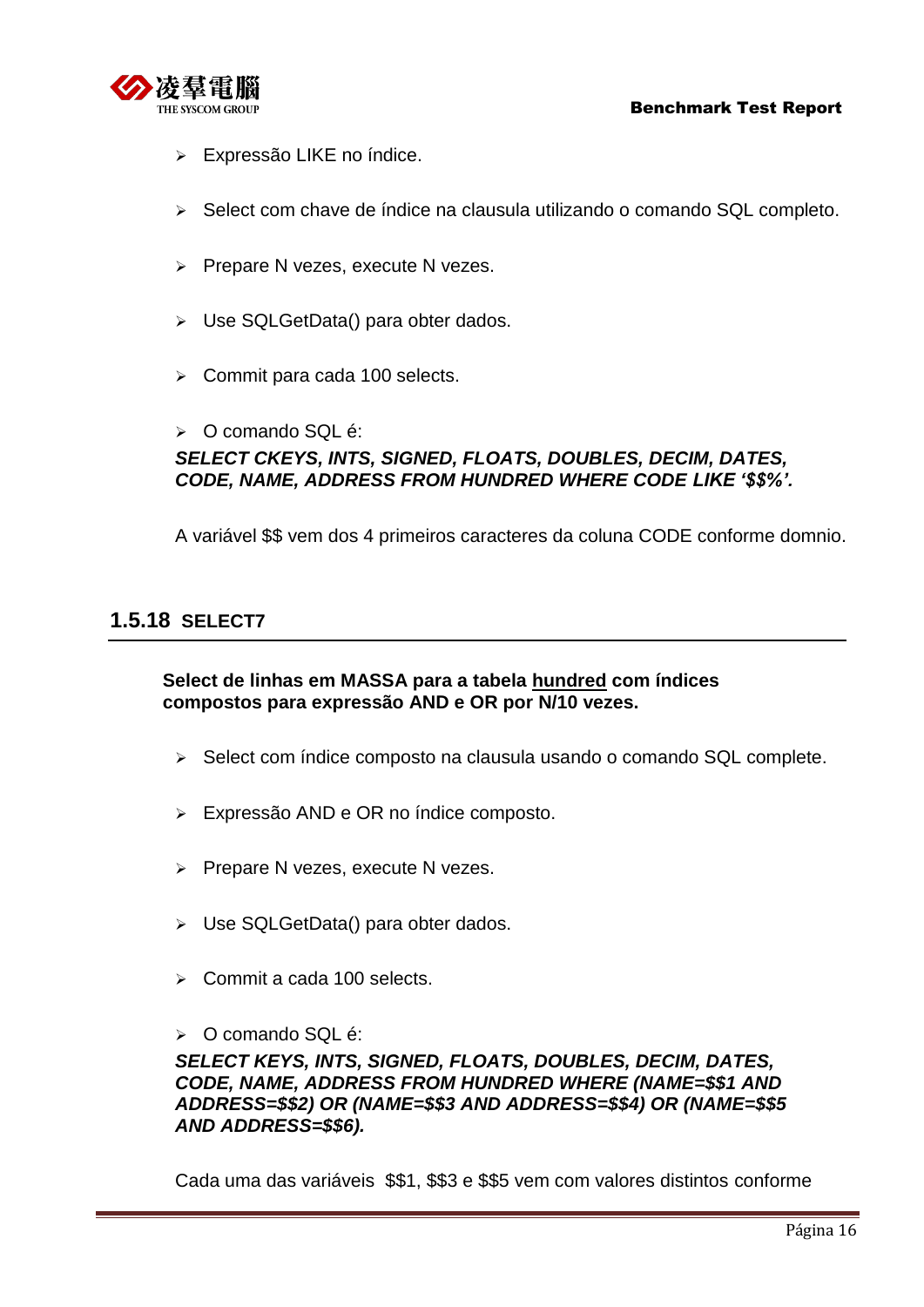

domínio da coluna NOME.

E as variáveis \$\$2, \$\$4 e \$\$6 vem com valores distintos conforme domínio da coluna ADDRESS.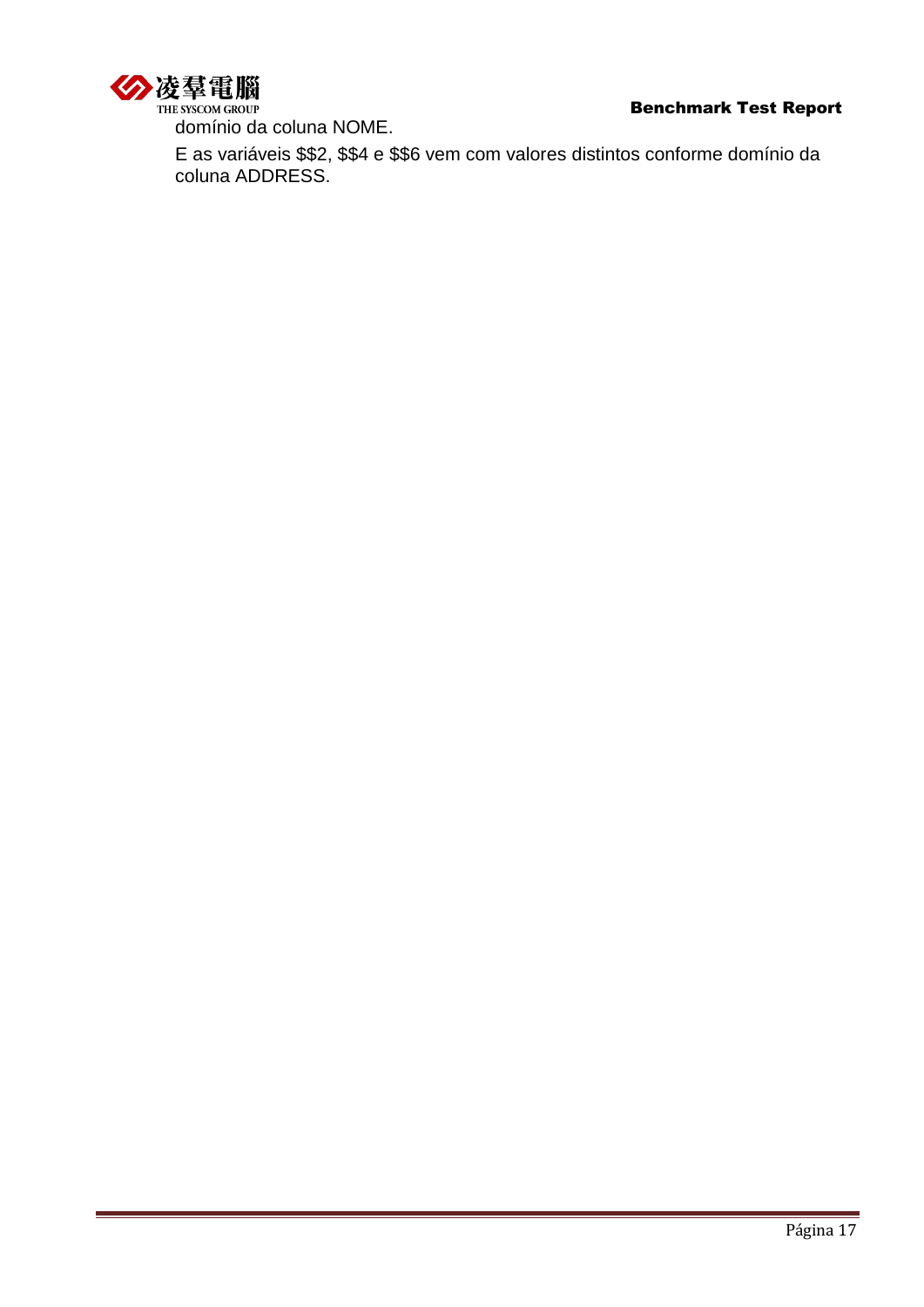

# <span id="page-17-0"></span>2. Conclusão dos Testes

A seguir temos o resultado da comparação baseado em N = 100000.

# <span id="page-17-1"></span>2.1 Windows 2008 R2 64bit + DB

## <span id="page-17-2"></span>**2.1.1 PARA CONNECT1**

DBMaker 5.4.1 é mais rápido que os outros RDBMS. O Rank de desempenho é:

**DBMaker 5.4.1** > SQL Server 2012 >> PostgreSQL 9.2 >> Oracle 11g.

O gráfico 1 mostra o custo de tempo.

## <span id="page-17-3"></span>**2.1.2 PARA INSERT1, UPDATE1, DELETE1, INSERT3, INSERT2, UPDATE2 E DELETE2**

Para Insert1, Update1, Delete1, Insert3, Insert2 and Update2, DBMaker 5.4.1 é muito mais rápido do que outros RDBMS.

Para Delete2, DBMaker 5.4.1 é mais lento que PostgreSQL 9.2, mas é mais rápido do que os outros RDBMS.

O Rank de desempenho é o seguinte:

Para Insert1: **DBMaker 5.4.1** > SQL Server 2012 > Oracle 11g > PostgreSQL 9.2.

Para Update1: **DBMaker 5.4.1** > SQL Server 2012 > Oracle 11g > PostgreSQL 9.2.

Para Delete1: **DBMaker 5.4.1** > SQL Server 2012 > Oracle 11g > PostgreSQL 9.2.

Para Insert3: **DBMaker 5.4.1** > SQL Server 2012 > Oracle 11g > PostgreSQL 9.2.

Para Insert2: **DBMaker 5.4.1** > SQL Server 2012 > PostgreSQL 9.2 >> Oracle 11g.

Para Update2: **DBMaker 5.4.1** > PostgreSQL 9.2 > SQL Server 2012 > Oracle 11g.

Para Delete2: PostgreSQL 9.2 > **DBMaker 5.4.1** > SQL Server 2012 > Oracle 11g.

Do gráfico 1 ~ gráfico 8 mostram o custo de tempo do Connect1, Insert1, Update1, Delete1, Insert3, Insert2, Update2 e Delete2 respectivamente. A unidade da barra vertical é "segundos", quanto menor a barra significa melhor desempenho do RDBMS.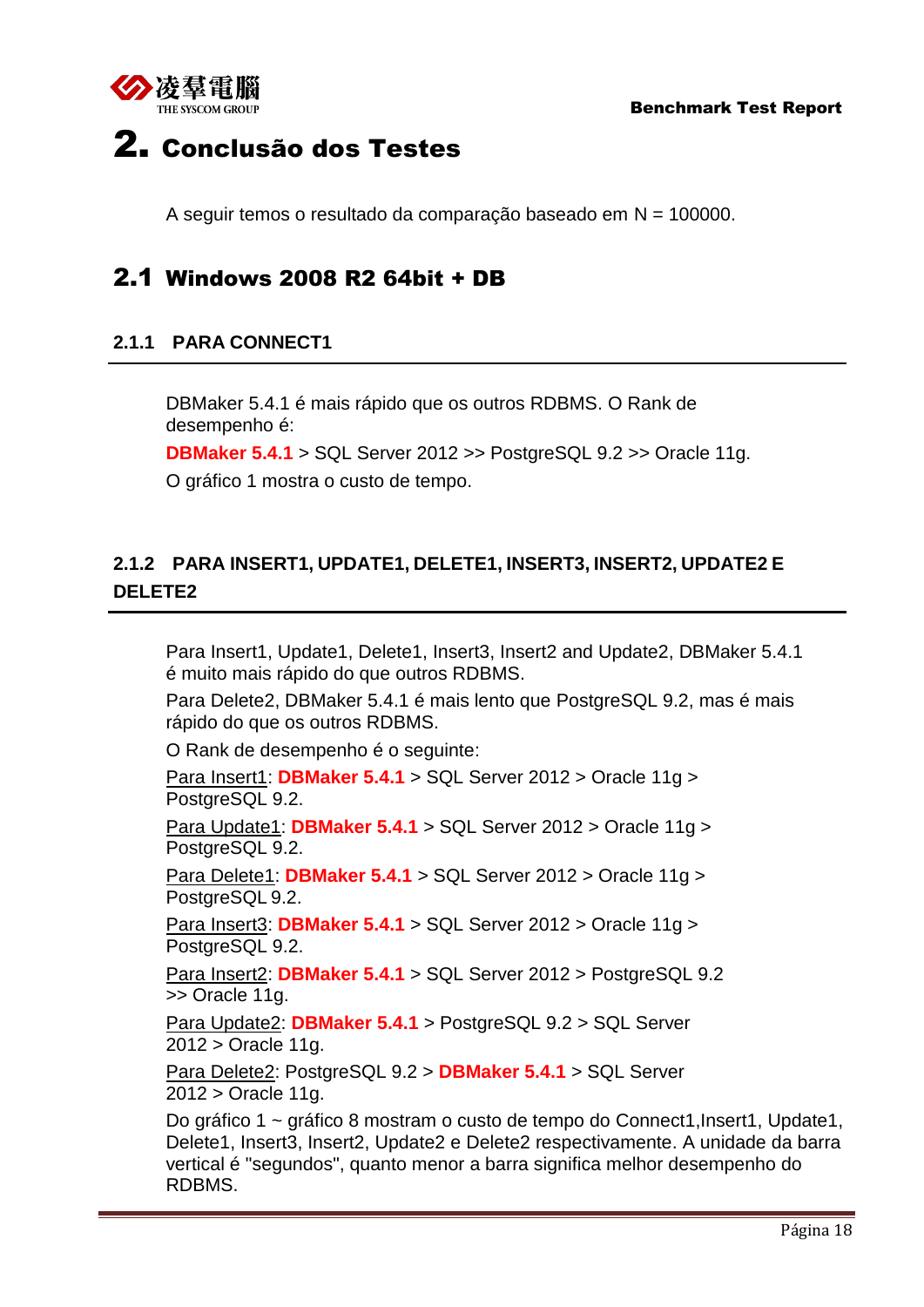













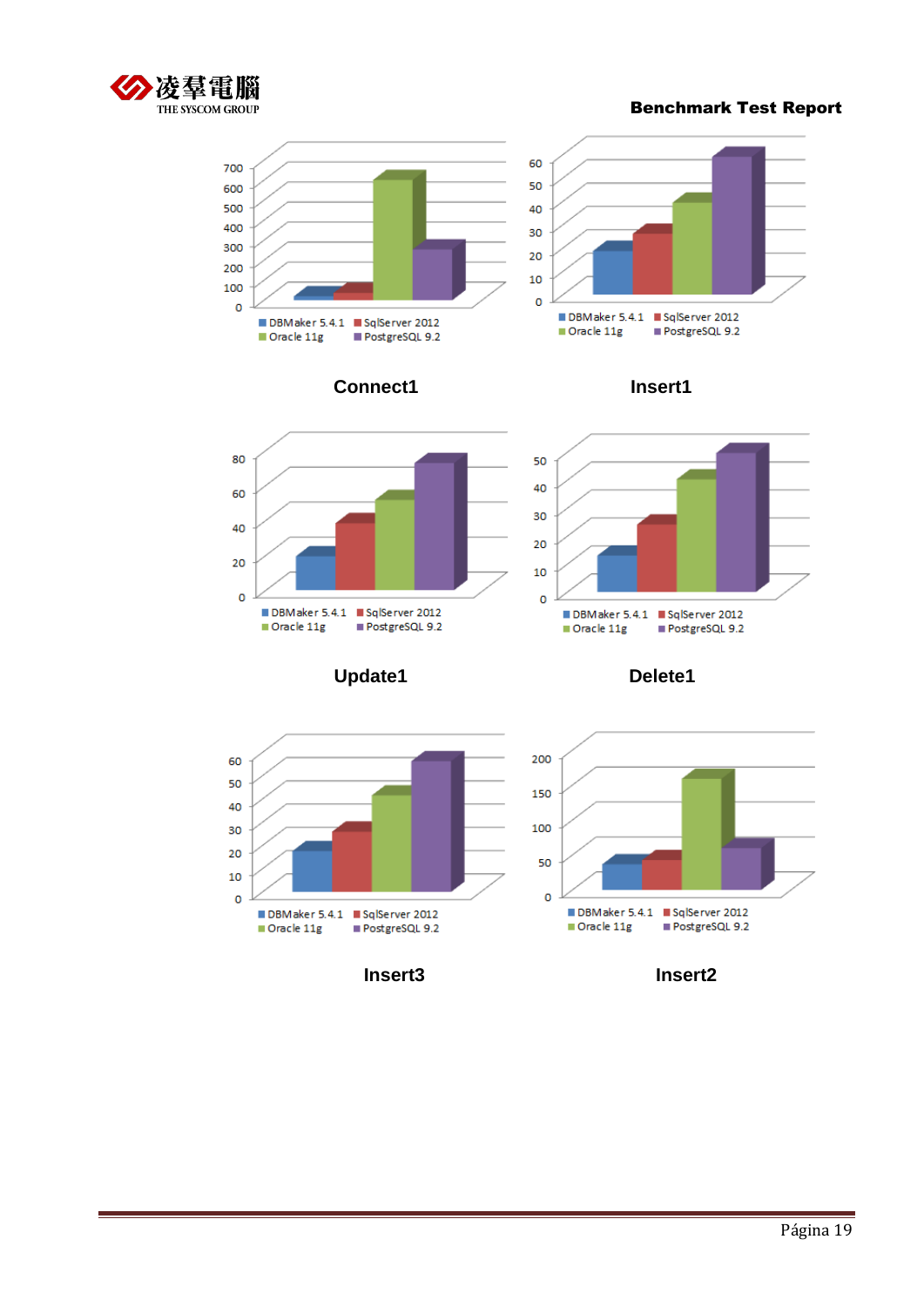



## <span id="page-19-0"></span>**2.1.3 PARA SELECT1, SELECT2, SELECT3, SELECT4, SELECT5, SELECT6 E SELECT7**

Para Select2, Select6 e Select7, DBMaker 5.4.1 é mais rápido que outros RDBMS.

Para Select1, Select3, Select4, e Select5, DBMaker 5.4.1 é mais lento do que o SQL Server 2012, mas é mais rápido do que o Oracle 11g e PostgreSQL 9.2. O Rank de desempenho é:

Para Select1: SQL Server 2012 > **DBMaker 5.4.1** > Oracle 11g > PostgreSQL 9.2.

Para Select2: **DBMaker 5.4.1** > SQL Server 2012 > PostgreSQL 9.2 > Oracle 11g.

Para Select3: SQL Server 2012 > **DBMaker 5.4.1** > Oracle 11g > PostgreSQL 9.2.

Para Select4: SQL Server 2012 > **DBMaker 5.4.1** > Oracle 11g > PostgreSQL 9.2.

Para Select5: SQL Server 2012 > **DBMaker 5.4.1** > PostgreSQL 9.2 > Oracle 11g.

Para Select6: **DBMaker 5.4.1** > SQL Server 2012 > Oracle 11g > PostgreSQL 9.2.

Para Select7: **DBMaker 5.4.1** > SQL Server 2012 > Oracle 11g > PostgreSQL 9.2.

Do gráfico 9 ao gráfico 15 mostra o custo de tempo do Select1 ao Select7 respectivamente. A unidade da barra vertical é "segundos", as menores barras significam melhor desempenho de RDBMS.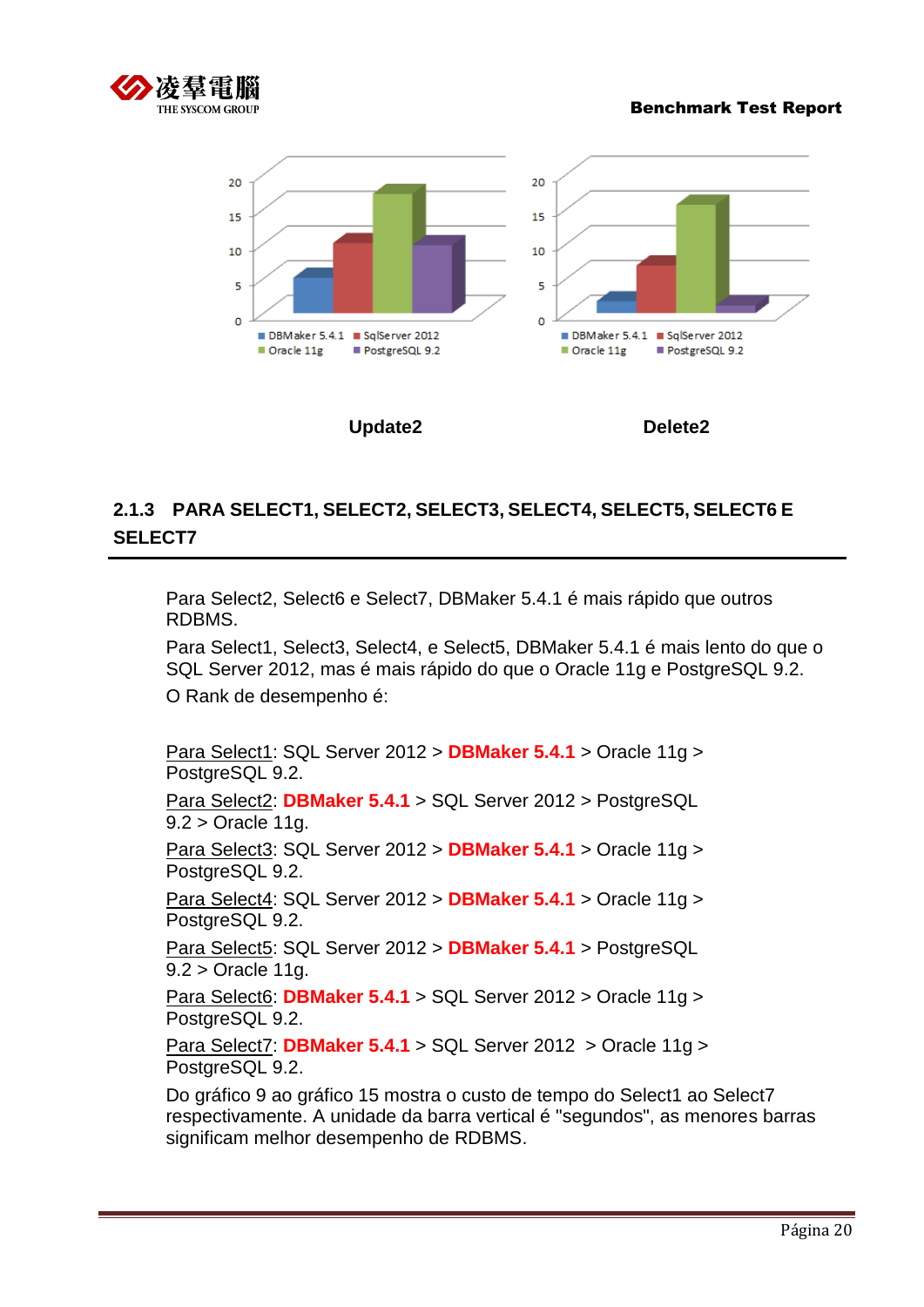













**Select5 Select6**

**Select3 Select4**

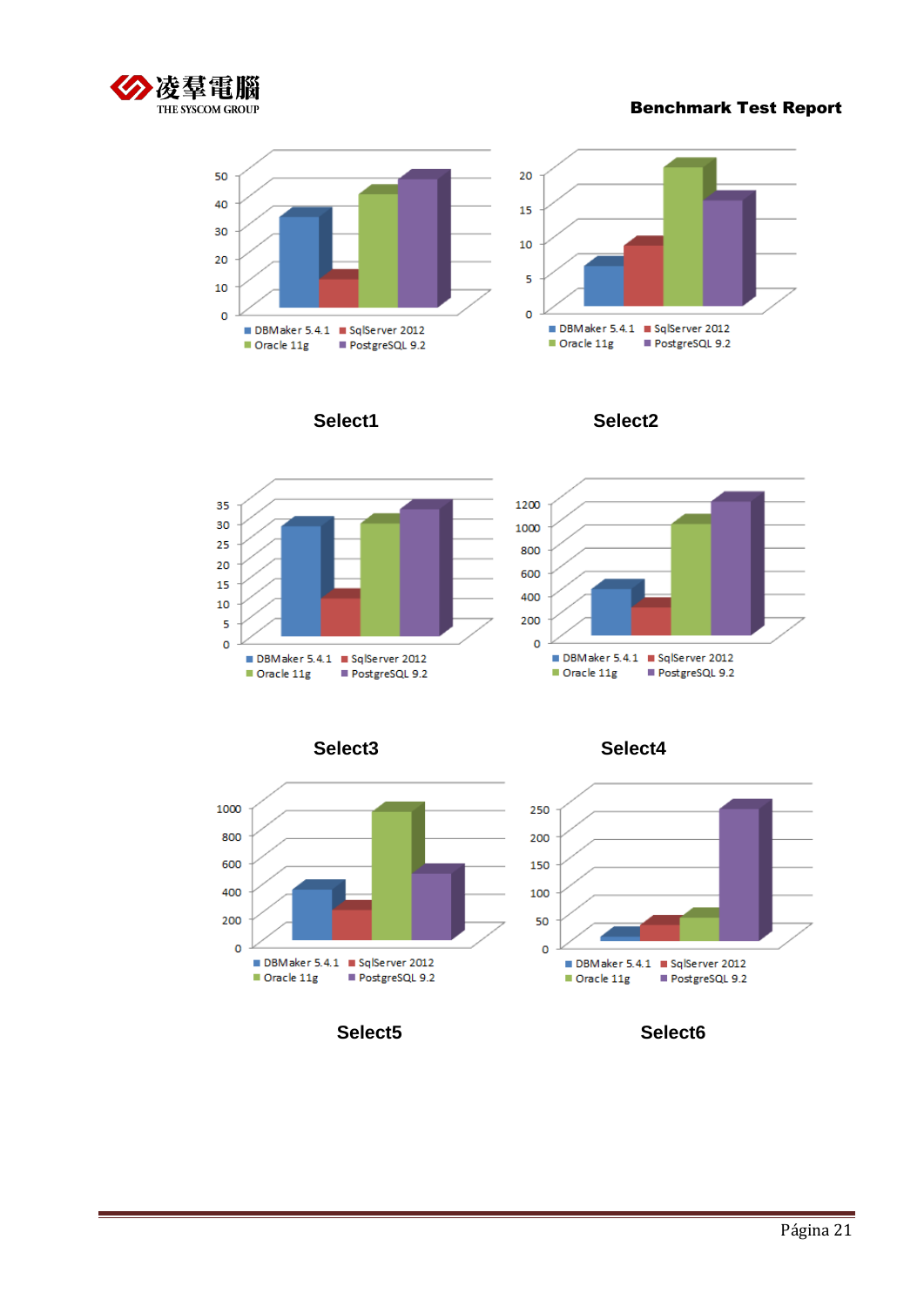



**Select7**

# <span id="page-21-0"></span>2.2 CentOS Release 6.3 64bit+ DB

## <span id="page-21-1"></span>**2.2.1 PARA CONNECT1**

DBMaker 5.4.1 é muito mais rápido que os outros RDBMS.

O Rank de desempenho é:

**DBMaker 5.4.1** > PostgreSQL 9.2 >> Oracle 11g.

O Gráfico 16 mostra o custo do tempo de Connect1.

## <span id="page-21-2"></span>**2.2.2 PARA INSERT1, UPDATE1, DELETE1, INSERT3, INSERT2, UPDATE2 E DELETE2**

DBMaker 5.4.1 é muito mais rápido do que outros RDBMS, mas para os testes Insert2,Update2 e **Delete2**, PostgreSQL 9.2 é melhor do que DBMaker 5.4.1. O Rank de desempenho é: Para Insert1: **DBMaker 5.4.1** > PostgreSQL 9.2 > Oracle 11g. Para Update1: **DBMaker 5.4.1** > Oracle 11g > PostgreSQL 9.2. Para Delete1: **DBMaker 5.4.1** > PostgreSQL 9.2 > Oracle 11g. Para Insert3: **DBMaker 5.4.1** > Oracle 11g > PostgreSQL 9.2. Para Insert2: **DBMaker 5.4.1** > PostgreSQL 9.2> Oracle 11g. Para Update2: PostgreSQL 9.2 > **DBMaker 5.4.1** > Oracle 11g. Para Delete2: PostgreSQL 9.2 > **DBMaker 5.4.1** > Oracle 11g.

Do gráfico 16 ao gráfico 23 mostra o custo do tempo para o Insert1, Update1, Delete1, Insert3, Insert2, Update2 e Delete2 respectivamente. A unidade da barra vertical é "segundos", a barra menor significa melhor desempenho do RDBMS.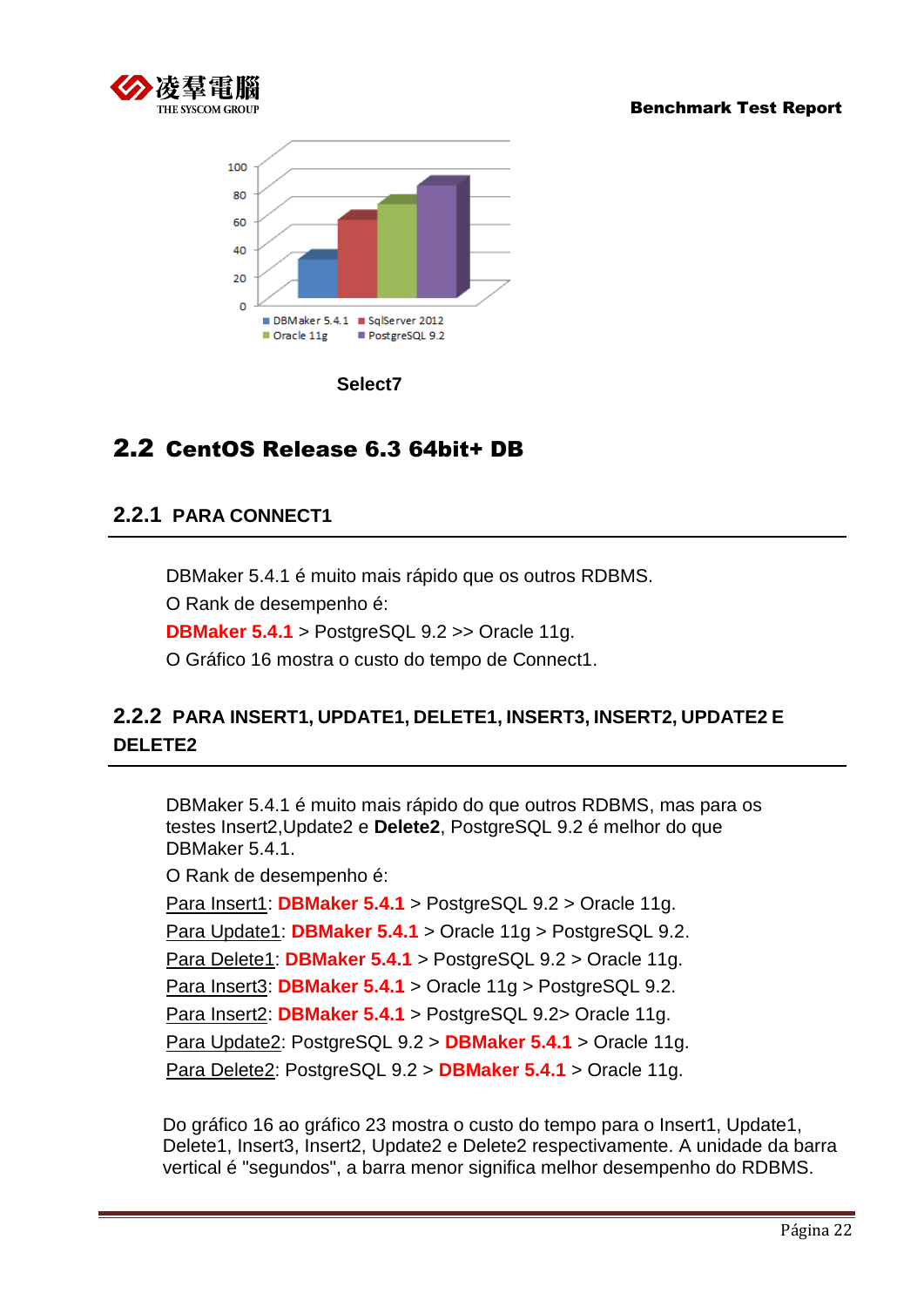









**Update1 Delete1**





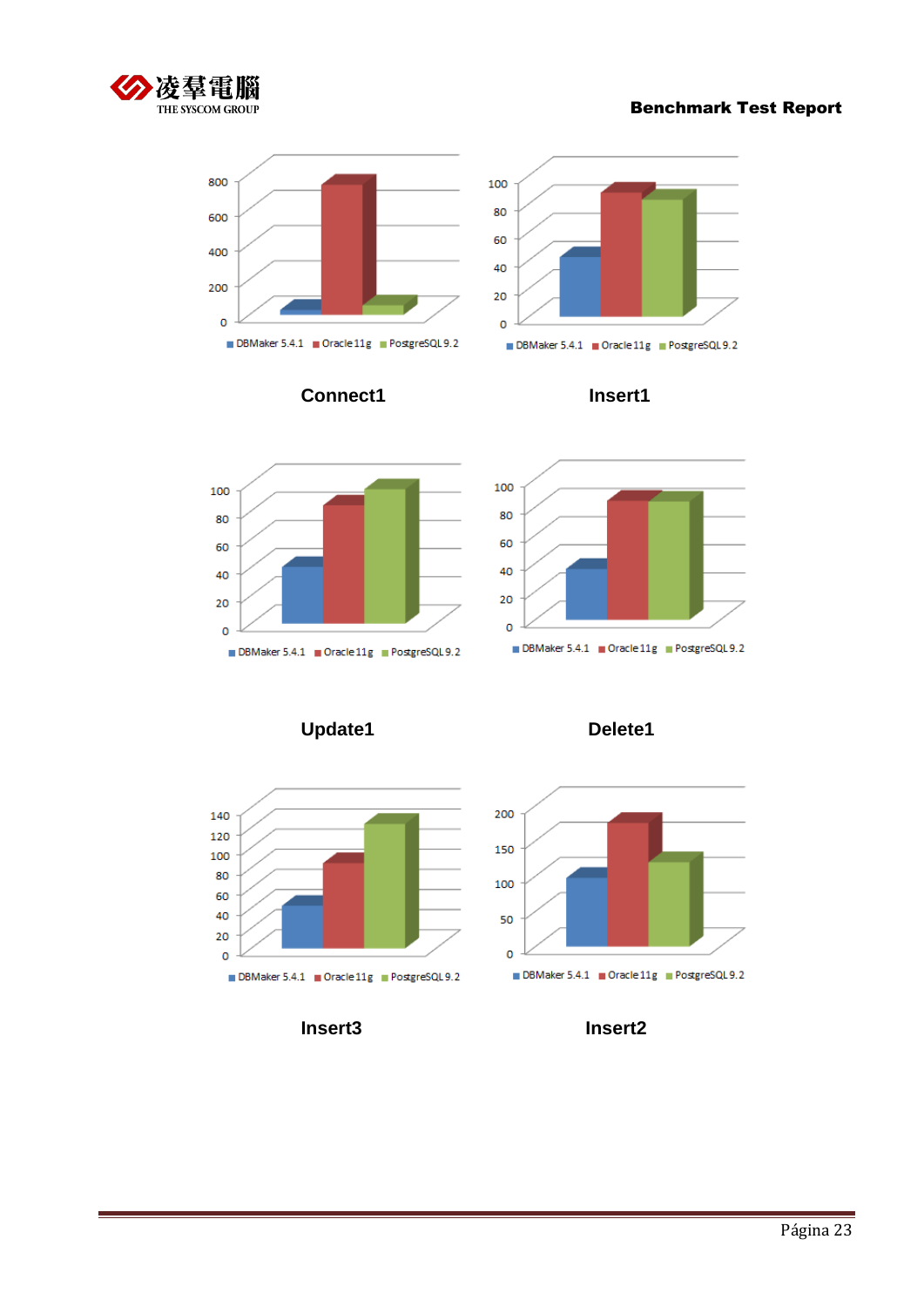





## <span id="page-23-0"></span>**2.2.3 PARA SELECT1, SELECT2, SELECT3, SELECT4, SELECT5, SELECT6 E SELECT7**

DBMaker 5.4.1 é mais rápido do que outros RDBMS, mas para os testes **Select1** e **Select3**, PostgreSQL 9.2 e Oracle 11g são um pouco melhores do que DBMaker 5.4.1.

O Rank de performance é:

Para Select1: **DBMaker 5.4.1**> PostgreSQL 9.2 > Oracle 11g. ParaSelect2: **DBMaker 5.4.1** > PostgreSQL 9.2 > Oracle 11g. Para Select3: **DBMaker 5.4.1**> PostgreSQL 9.2 > Oracle 11g. Para Select4: **DBMaker 5.4.1** > PostgreSQL 9.2 > Oracle 11g. Para Select5: **DBMaker 5.4.1** > PostgreSQL 9.2 > Oracle 11g. Para Select6: **DBMaker 5.4.1** > Oracle 11g > PostgreSQL 9.2. Para Select7: **DBMaker 5.4.1** > PostgreSQL 9.2 > Oracle 11g.

Do gráfico 24 ao gráfico 30 mostra o custo do tempo de Select1 ao Select7 respectivamente. A unidade de barra vertical é " segunda ", a barra menor significa melhor desempenho de RDBMS.

Do gráfico 24 ao gráfico 30 mostra o custo do tempo do Select1 ao Select7 respectivamente. A unidade de barra vertical é "segundos", a barra menor significa melhor desempenho de RDBMS.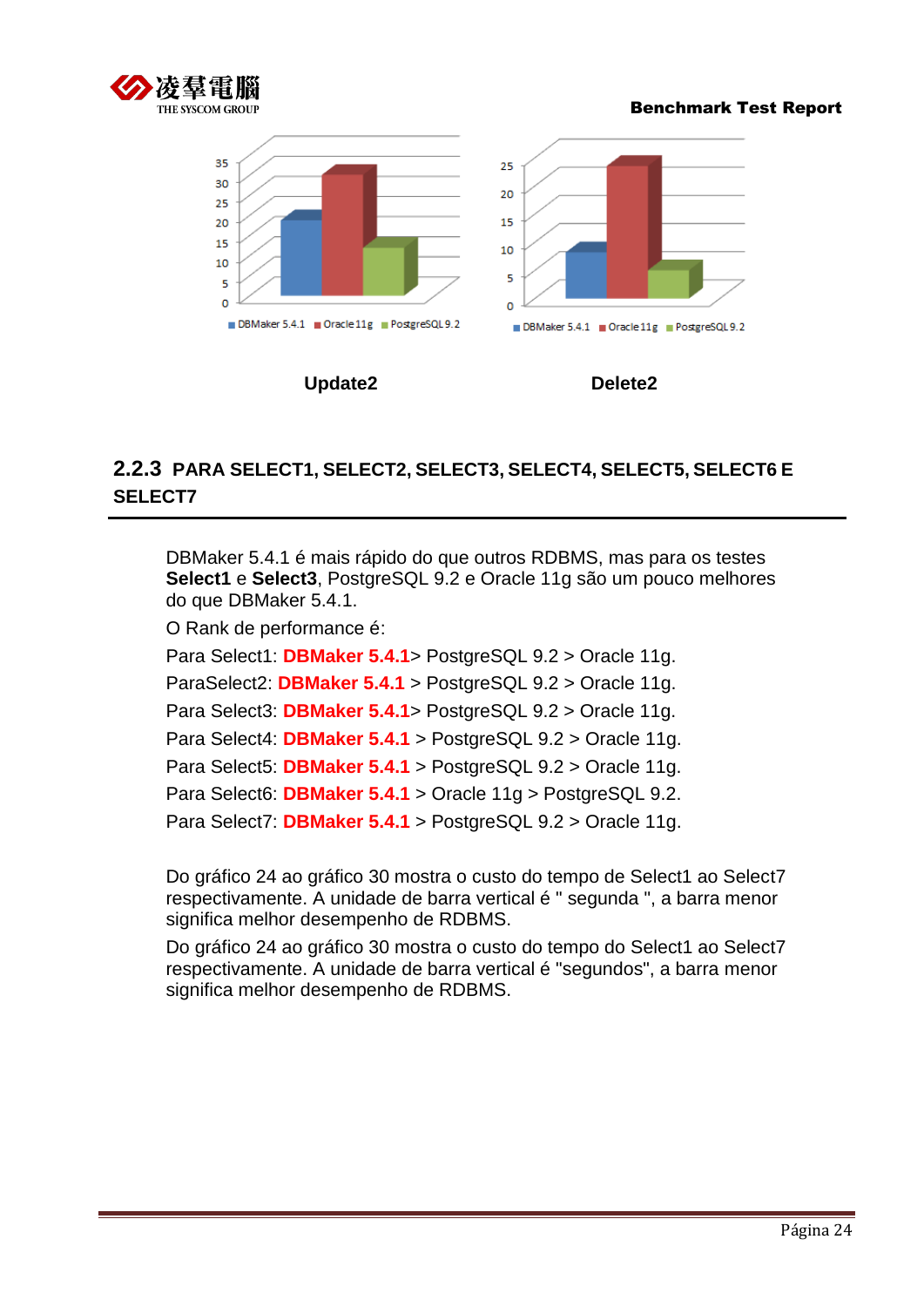



















**Select5 Select6**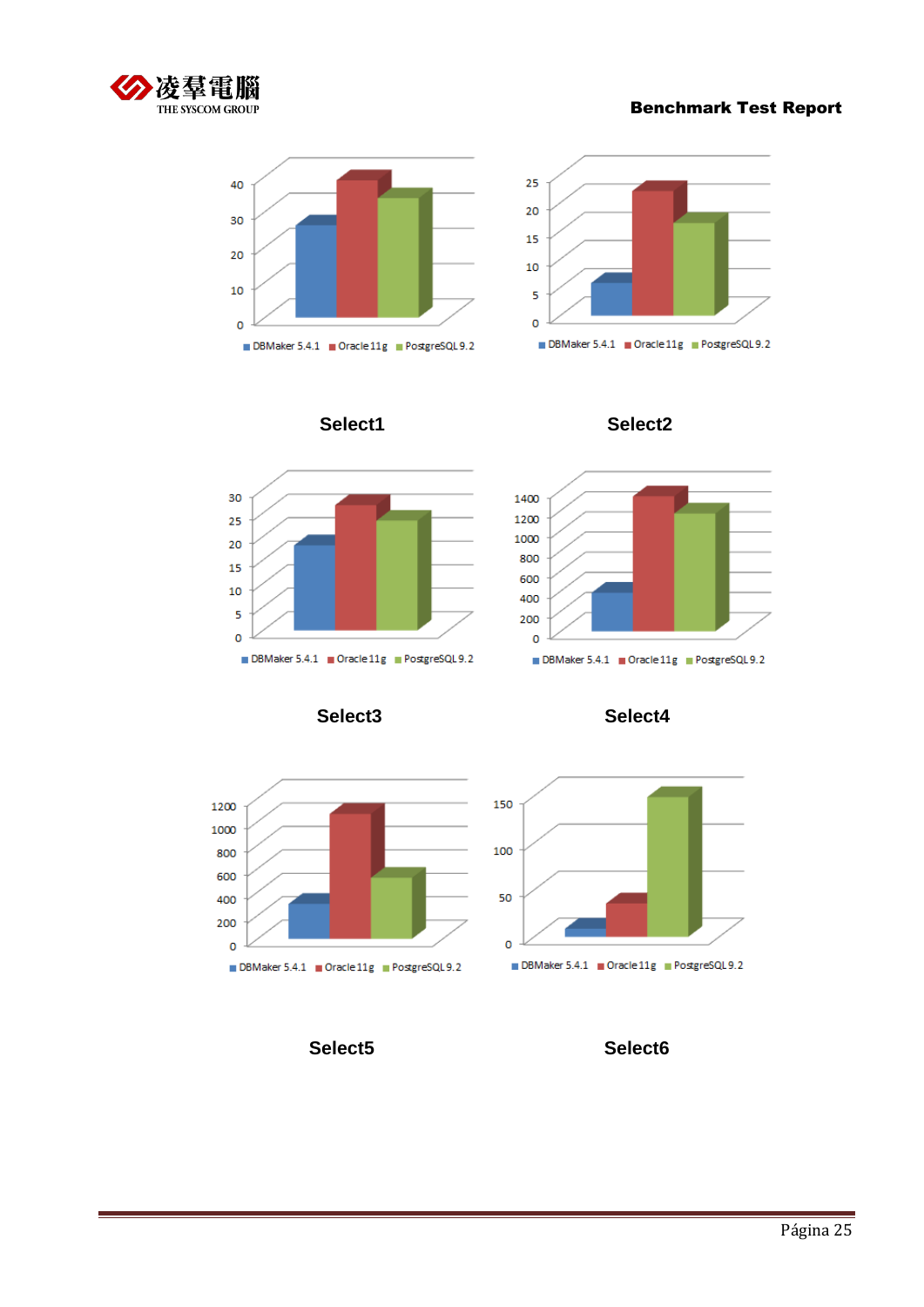



**Select7**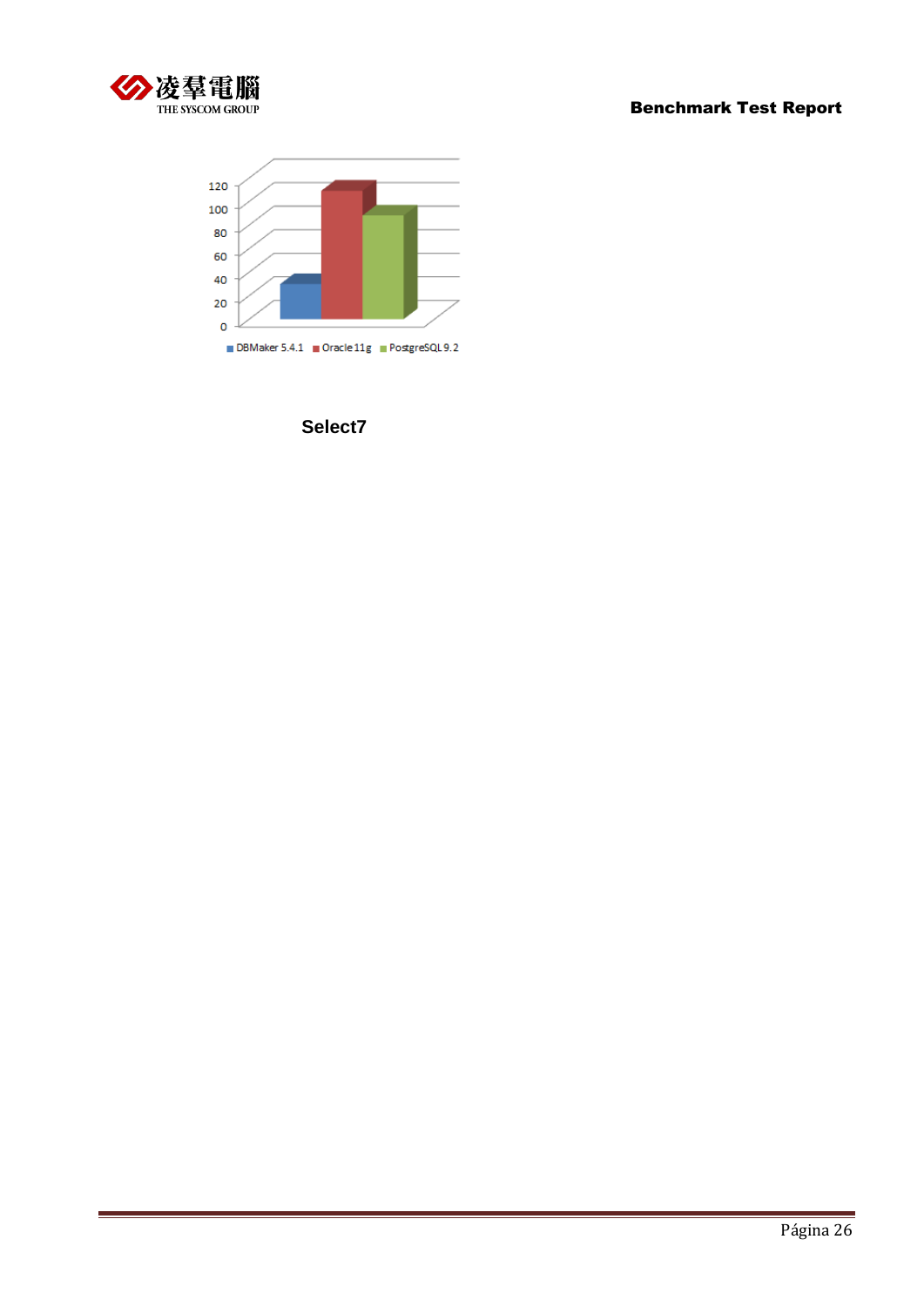



# <span id="page-26-0"></span>3. Apêndice

Existe um ponto necessário a ser explicado:

Cada caso de teste será executado apenas uma vez enquanto o teste for N=500 mil, porque isso pode custar muito tempo. Pegue o exemplo do Oracle 11g, o teste Select4 foi necessário executar somente uma vez, pois custou cerca de 14 horas. Se for 18 casos de teste e testarmos três vezes, isso vai custar muito mais tempo. Assim, a tabela de resultados para testes sobre N=500 mil são listados em uma tabela separadamente fazendo referencia aos bancos de dados.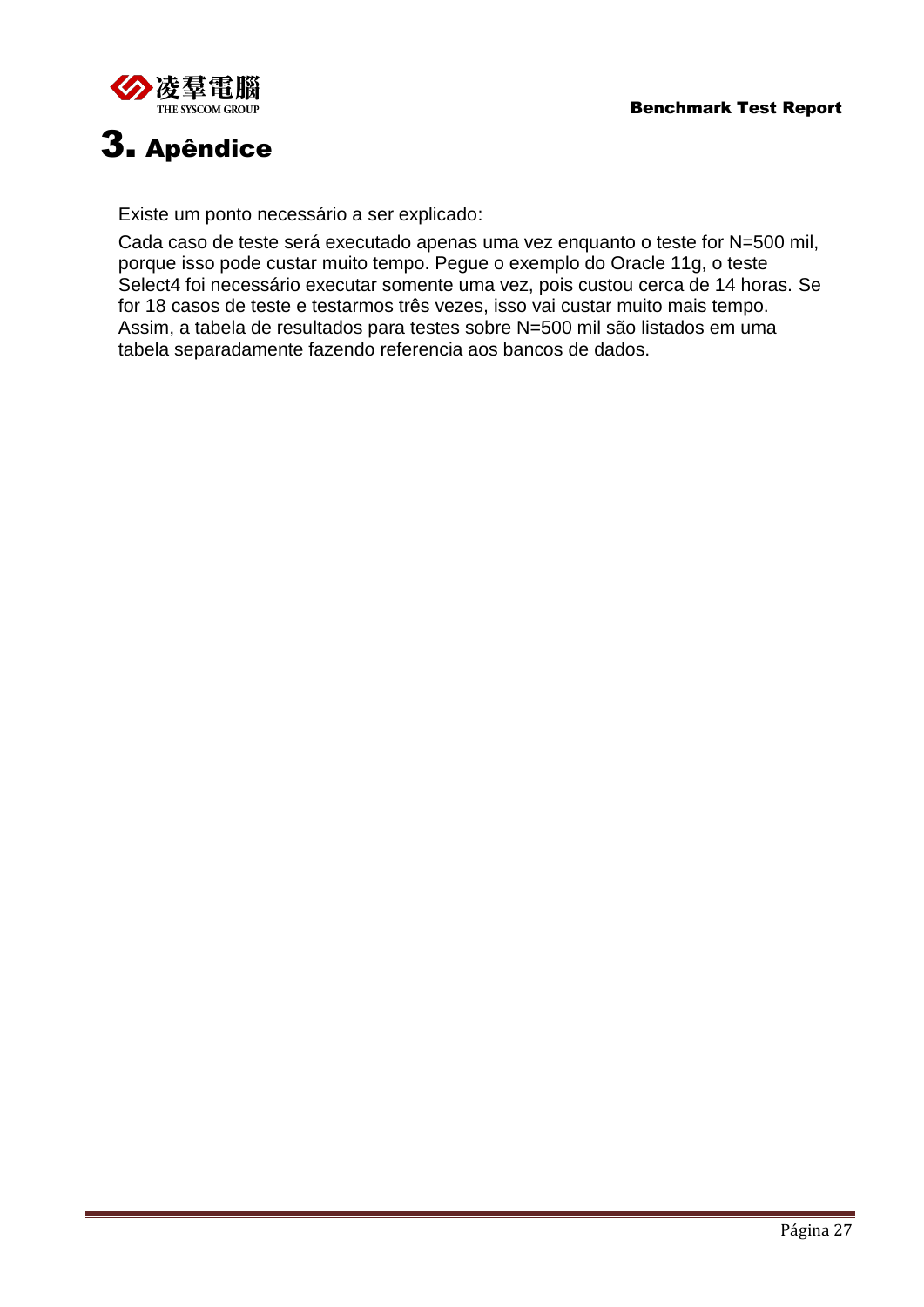<span id="page-27-0"></span>

# 3.1 Resultados de Testes

#### <span id="page-27-1"></span>**3.1.1 TABELA 1: WINDOWS 2008 64BIT SERVER + DB PARA INSERT, UPDATE, DELETE**

#### **3.1.1.1 Para resultados de 50,000 / 100,000 registros e testados 3 vezes:**

|                         |            | <b>DBMaker 5.4.1</b> |         | SQL Server 2012 |         | Oracle 11g |          | PostgreSQL 9.2 |         |
|-------------------------|------------|----------------------|---------|-----------------|---------|------------|----------|----------------|---------|
| $N =$                   |            | 50,000               | 100,000 | 50,000          | 100,000 | 50,000     | 100,000  | 50,000         | 100,000 |
|                         | <b>1st</b> | 10.000               | 20.748  | 18,000          | 36,000  | 499.000    | 602.843  | 124.000        | 255.871 |
| <b>Connect1</b>         | 2nd        | 9.921                | 16, 707 | 18, 454         | 36,000  | 197.745    | 600.000  | 124, 410       | 253,000 |
| [N/10]<br>times]        | 3rd        | 10.000               | 20.389  | 18.314          | 36.301  | 188, 807   | 599.000  | 123.957        | 252.533 |
|                         | <b>AVG</b> | 9.974                | 19.281  | 18.256          | 36.100  | 295.184    | 600. 614 | 124.122        | 253.801 |
|                         | <b>1st</b> | 12.558               | 24.000  | 14.913          | 29,000  | 25,000     | 39,000   | 27.534         | 60.824  |
| <b>Insert1</b>          | 2nd        | 8.175                | 15,000  | 15.000          | 24.000  | 20.967     | 40.000   | 27.956         | 58.188  |
|                         | 3rd        | 8.596                | 17.000  | 14.000          | 25,000  | 18, 767    | 39,000   | 27.000         | 57.845  |
|                         | <b>AVG</b> | 9.776                | 18.667  | 14.638          | 26.000  | 21.578     | 39.333   | 27.497         | 58.952  |
|                         | <b>1st</b> | 10.000               | 21.000  | 18.000          | 51.963  | 30.000     | 51.730   | 33.000         | 69.982  |
|                         | 2nd        | 9.000                | 18, 549 | 15.694          | 33,000  | 25.474     | 52,000   | 33,000         | 72.000  |
| <b>Updatel</b>          | 3rd        | 9.937                | 18.455  | 15.320          | 29, 781 | 26, 895    | 50.965   | 34.000         | 76.000  |
|                         | <b>AVG</b> | 9.646                | 19.335  | 16.338          | 38.248  | 27.456     | 51.565   | 33.333         | 72.661  |
|                         | 1st        | 6.411                | 13,000  | 15.226          | 25,000  | 23,000     | 40.887   | 24.914         | 49.624  |
| <b>Delete1</b>          | 2nd        | 6.567                | 13.000  | 11.606          | 23, 728 | 18.000     | 41.870   | 25.000         | 49.000  |
|                         | 3rd        | 6.000                | 13.000  | 11.000          | 23, 525 | 18, 627    | 38.000   | 23.978         | 50.341  |
|                         | <b>AVG</b> | 6.326                | 13.000  | 12.611          | 24.084  | 19.876     | 40.252   | 24.631         | 49.655  |
|                         | <b>1st</b> | 8.000                | 18,000  | 15.000          | 25,000  | 27.000     | 42.000   | 27.659         | 56,000  |
| Insert3                 | 2nd        | 7.987                | 17.000  | 14.000          | 26.000  | 20.764     | 41.000   | 28.345         | 56.643  |
|                         | 3rd        | 8.000                | 17.566  | 13.478          | 26, 645 | 21.715     | 41.418   | 28.000         | 56.000  |
|                         | <b>AVG</b> | 7.996                | 17.522  | 14.159          | 25.882  | 23.160     | 41.473   | 28.001         | 56.214  |
|                         | lst        | 17.909               | 37.000  | 20.920          | 39.656  | 73.000     | 147.000  | 29.297         | 59.000  |
| Insert2                 | 2nd        | 17.799               | 36.722  | 22.760          | 44.000  | 82.633     | 165,000  | 29.000         | 61.355  |
|                         | 3rd        | 16.521               | 35.958  | 21.000          | 44.000  | 80.933     | 164.986  | 29.000         | 59.124  |
|                         | <b>AVG</b> | 17.410               | 36.560  | 21.56           | 42.552  | 78.855     | 158.995  | 29.099         | 59.826  |
|                         | <b>1st</b> | 2.512                | 5.367   | 6.755           | 10.420  | 11.434     | 19.624   | 4.000          | 9.438   |
| <b>Update2</b><br>[100] | 2nd        | 2.000                | 5.000   | 7.000           | 10, 109 | 10.935     | 16.000   | 3.000          | 10.000  |
| times]                  | 3rd        | 2.000                | 5.000   | 5.772           | 9.828   | 9.766      | 16.000   | 3.494          | 10.000  |
|                         | <b>AVG</b> | 2.171                | 5.122   | 6.509           | 10.119  | 10.712     | 17.208   | 3.498          | 9.813   |
| Delete <sub>2</sub>     | 1st        | 0.921                | 1,000   | 3.000           | 8.000   | 9.796      | 17.534   | 0.764          | 1.000   |
| [100]                   | 2nd        | 0.889                | 1,591   | 5.819           | 6.000   | 8.939      | 15.865   | 0.764          | 1.279   |
| times]                  | 3rd        | 0.967                | 1.701   | 3.557           | 6.521   | 6.302      | 13.322   | 0.733          | 1.000   |
|                         | <b>AVG</b> | 0.926                | 1.701   | 4.125           | 6.840   | 8.346      | 15.574   | 0.754          | 1.093   |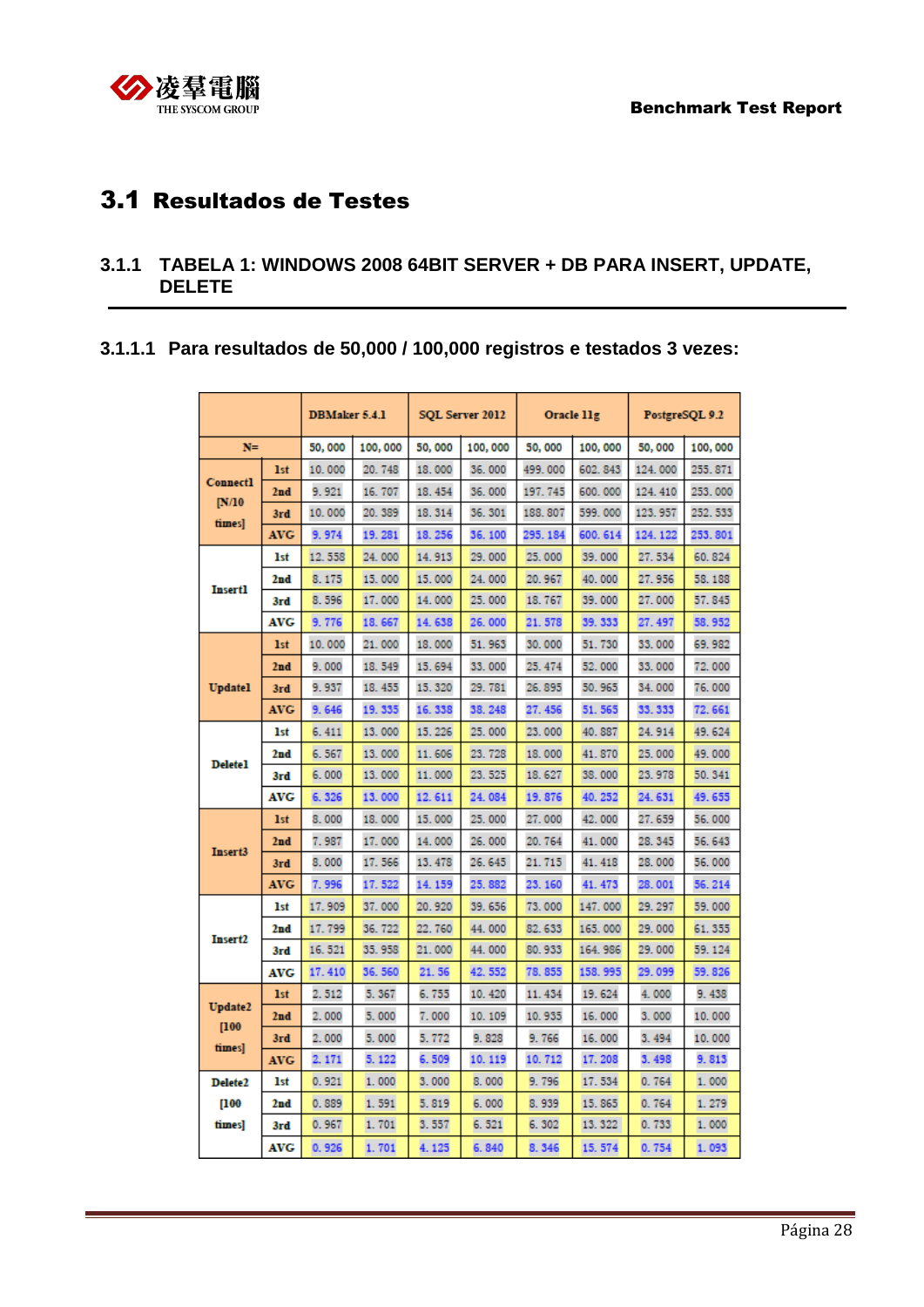

|                                 | <b>DBMaker</b><br>5.4.1 | <b>SQL Server</b><br>2012 | Oracle 11g | PostgreSQL<br>9.2 |
|---------------------------------|-------------------------|---------------------------|------------|-------------------|
| $N =$                           | 500,000                 | 500, 000                  | 500,000    | 500, 000          |
| <b>Connect1</b><br>[N/10 times] | 102.000                 | 197.808                   | 5110.000   | 1249.000          |
| <b>Insert1</b>                  | 203.000<br>109.653      |                           | 304.746    | 384.759           |
| <b>Updatel</b>                  | 98.000                  | 290.612                   | 518.000    | 1153.000          |
| <b>Delete1</b>                  | 62.931                  | 142.000                   | 545.689    | 696.354           |
| <b>Insert3</b>                  | 91.837                  | 170.742                   | 293.000    | 343,000           |
| <b>Insert2</b>                  | 199.633                 | 254.624                   | 878,000    | 435.000           |
| <b>Update2</b><br>[100 times]   | 28.000<br>34.882        |                           | 280.000    | 596.966           |
| <b>Delete2</b> [100<br>times]   | 6.411                   | 28.000                    | 156.000    | 296.000           |

# **3.1.1.2 Para resultados de 500,000 registros e teste único:**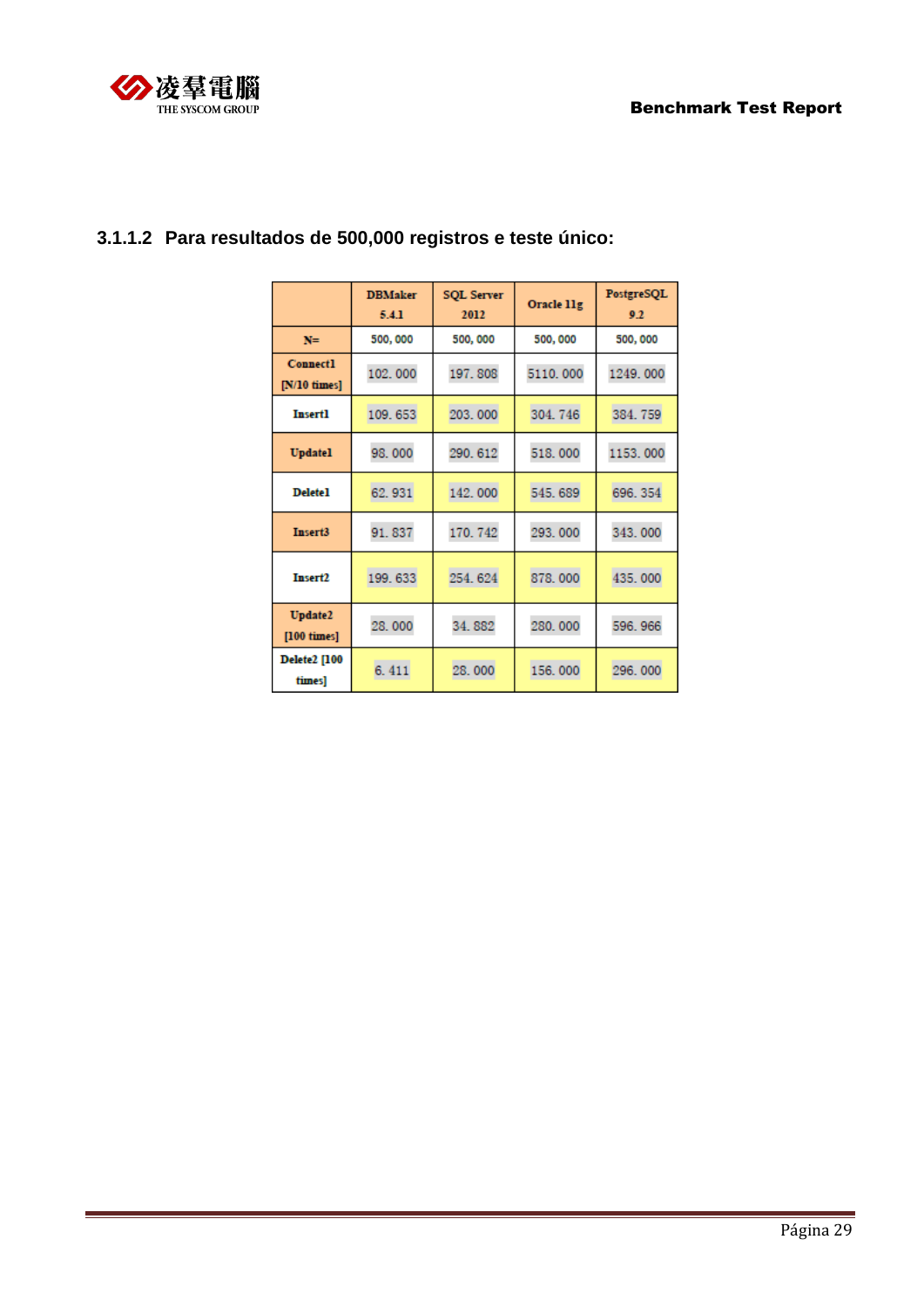

## <span id="page-29-0"></span>**3.1.2 TABELA 2: WINDOWS 2008 64BIT SERVER + DB PARASELECT**

## **3.1.2.1 Para resutados de 50,000 / 100,000 registros e testados 3 vezes:**

|                          |                 |               | <b>DBMaker 5.4.1</b> | SQL Server 2012 |                |               | Oracle 11g      |               | PostgreSQL9.2   |  |
|--------------------------|-----------------|---------------|----------------------|-----------------|----------------|---------------|-----------------|---------------|-----------------|--|
| $N =$<br>tuples=         |                 | 5000<br>50000 | 10000<br>100000      | 5000<br>50000   | 10000<br>00000 | 5000<br>50000 | 10000<br>100000 | 5000<br>50000 | 10000<br>100000 |  |
|                          | 1 <sub>st</sub> | 8.658         | 32.791               | 6.973           | 9.469          | 19.282        | 40.000          | 23.556        | 45.942          |  |
| <b>Select1</b><br>[N/10] | 2 <sub>nd</sub> | 8.533         | 32.000               | 6.927           | 10.000         | 19.780        | 40.794          | 24.000        | 46.000          |  |
| times]                   | 3rd             | 7.940         | 32.589               | 7.000           | 10.967         | 19.843        | 41.000          | 24.000        | 45.989          |  |
|                          | <b>AVG</b>      | 8.377         | 32.460               | 6.967           | 10.145         | 19.635        | 40.598          | 23.852        | 45.977          |  |
| Select <sub>2</sub>      | <b>1st</b>      | 1.000         | 5.881                | 8.000           | 8.000          | 19.937        | 20,000          | 16,000        | 15,000          |  |
| [N/10                    | 2nd             | 1.000         | 5.788                | 8.000           | 9.157          | 19.656        | 20.000          | 15.803        | 15.381          |  |
| times]                   | 3rd             | 1.731         | 5.694                | 8.000           | 9.000          | 20.000        | 20.000          | 15.959        | 15.397          |  |
|                          | AVG             | 1.244         | 5.788                | 8.000           | 8.719          | 19.864        | 20.000          | 15.921        | 15.259          |  |
| Select3                  | 1 <sub>st</sub> | 7.473         | 27.000               | 8.000           | 8.829          | 21.684        | 28, 189         | 23.883        | 32.000          |  |
| N/10                     | 2 <sub>nd</sub> | 7.425         | 28,000               | 8.658           | 9.844          | 22,000        | 28,000          | 23, 930       | 32.000          |  |
| times]                   | 3rd             | 7.000         | 28,000               | 8.627           | 9.859          | 22.000        | 29.000          | 23.000        | 32.000          |  |
|                          | <b>AVG</b>      | 7.299         | 27.667               | 8.428           | 9.511          | 21.895        | 28.396          | 23.604        | 32.000          |  |
| Select4                  | <b>1st</b>      | 52.650        | 402.000              | 66.846          | 224,000        | 260, 738      | 964, 000        | 294.840       | 1176.304        |  |
| <b>IN/100</b>            | 2nd             | 52.000        | 401.000              | 67.922          | 251.000        | 261, 722      | 932.366         | 291,000       | 1140.393        |  |
| times]                   | 3rd             | 52.821        | 401.000              | 67.000          | 251.000        | 253, 000      | 991.000         | 291.000       | 1155.977        |  |
|                          | AVG             | 52.490        | 401.333              | 67.256          | 242            | 258.487       | 962.455         | 292.28        | 1157.558        |  |
| Select5                  | 1st             | 91.000        | 370, 828             | 115,000         | 203, 908       | 448,000       | 922, 000        | 264,000       | 479.000         |  |
| IN/10                    | 2nd             | 91.432        | 359.347              | 114.000         | 219,000        | 446, 473      | 921.000         | 263, 500      | 475.723         |  |
| times]                   | 3rd             | 91.000        | 359, 799             | 116, 657        | 225,000        | 452, 000      | 917.000         | 263.453       | 475.000         |  |
|                          | <b>AVG</b>      | 91.144        | 363.325              | 115.219         | 215.969        | 448.824       | 920. 000        | 263.651       | 476.574         |  |
| <b>Select6</b>           | 1st             | 4.000         | 7.426                | 26.224          | 27.393         | 37.861        | 41.824          | 89.856        | 214,000         |  |
| IN                       | 2nd             | 3.978         | 8.000                | 26.000          | 29.796         | 38.000        | 40.935          | 93.000        | 266, 000        |  |
| times]                   | 3rd             | 3.994         | 8.564                | 27.000          | 29.281         | 38.000        | 43.000          | 89.000        | 230, 000        |  |
|                          | AVG             | 3.991         | 7.997                | 26.408          | 28.823         | 37.954        | 41.920          | 90.619        | 236.667         |  |
| Select7                  | 1 <sub>st</sub> | 8.000         | 20.000               | 30,000          | 53.000         | 28,000        | 60.372          | 42.000        | 80.886          |  |
| [N/10]                   | 2nd             | 8.000         | 31.855               | 30.000          | 57.000         | 29.312        | 74.000          | 42.416        | 81.000          |  |
| times]                   | 3rd             | 8.548         | 31.949               | 30.420          | 59.000         | 29.530        | 67.938          | 42.000        | 80.792          |  |
|                          | <b>AVG</b>      | 8.183         | 27.935               | 30.14           | 56.333         | 28.947        | 67.437          | 42.139        | 80.893          |  |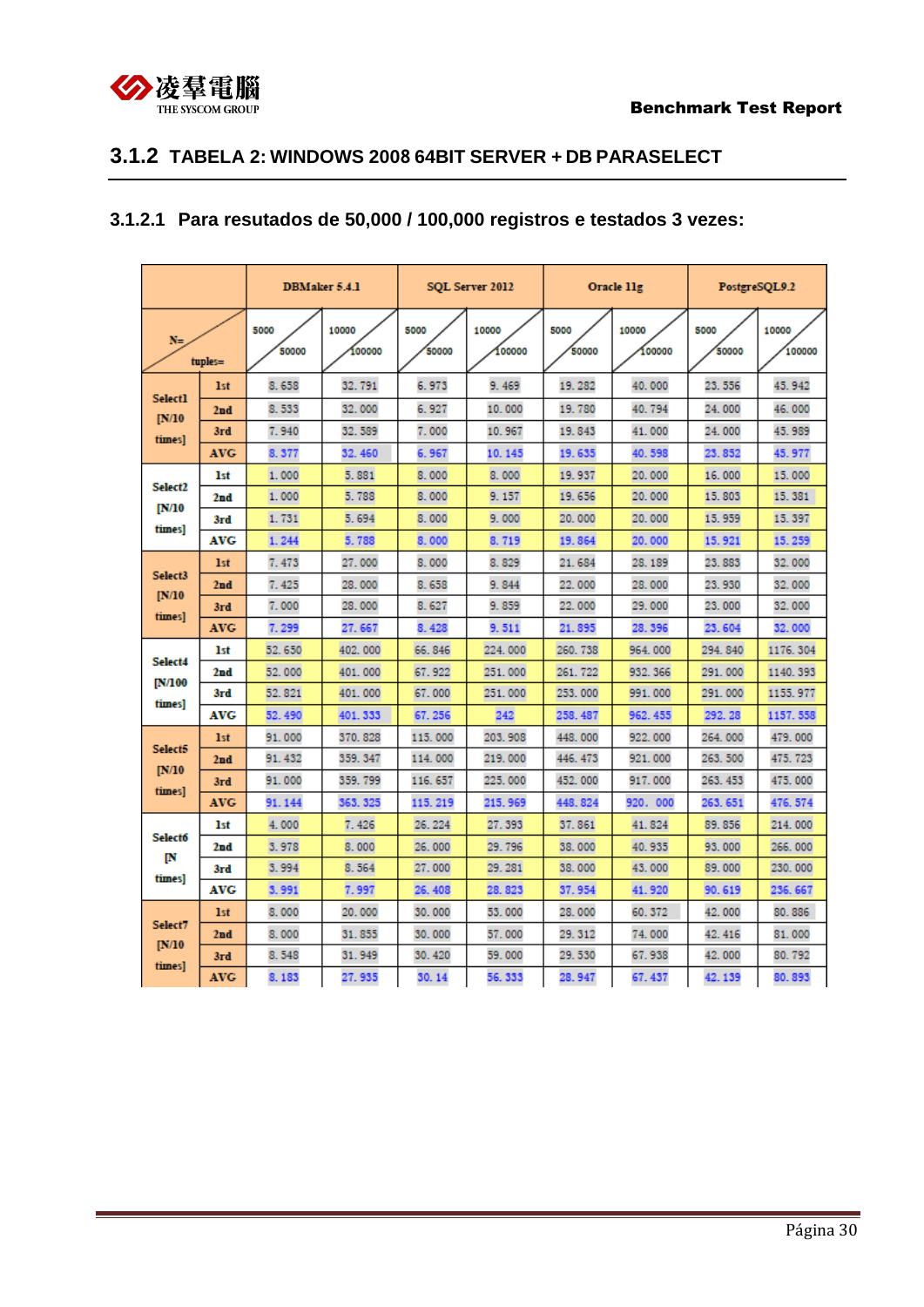

|                                          | <b>DBMaker 5.4.1</b> | SQL Server 2012    | Oracle 11g        | PostgreSQL 9.2    |
|------------------------------------------|----------------------|--------------------|-------------------|-------------------|
| $N =$<br>tuples=                         | 10,000<br>500,000    | 10,000<br>500, 000 | 10,000<br>500,000 | 10,000<br>500,000 |
| <b>Select1</b><br>$[N/10 \text{ times}]$ | 149.000              | 49.000             | 188,000           | 250,000           |
| Select <sub>2</sub><br>$[N/10]$ times    | 3.000                | 7.660              | 23.447            | 17.706            |
| Select3<br>$[N/10 \; \mathrm{times}]$    | 69.357               | 24.000             | 54.662            | 122.881           |
| Select4<br>[N/100 times]                 | 9720,000             | 5957.853           | 34262.932         | 30273.000         |
| Select5<br>$[N/10 \; \mathrm{times}]$    | 1843.877             | 779.000            | 5294.540          | 3174.000          |
| <b>Select6</b><br>[N times]              | 11.000               | 35.459<br>34.000   |                   | 1005.905          |
| Select7<br>$[N/10 \; \mathrm{times}]$    | 117.702              | 158,000            | 544.862           | 446.613           |

# **3.1.2.2 Para resultados de 500,000 registros e teste único:**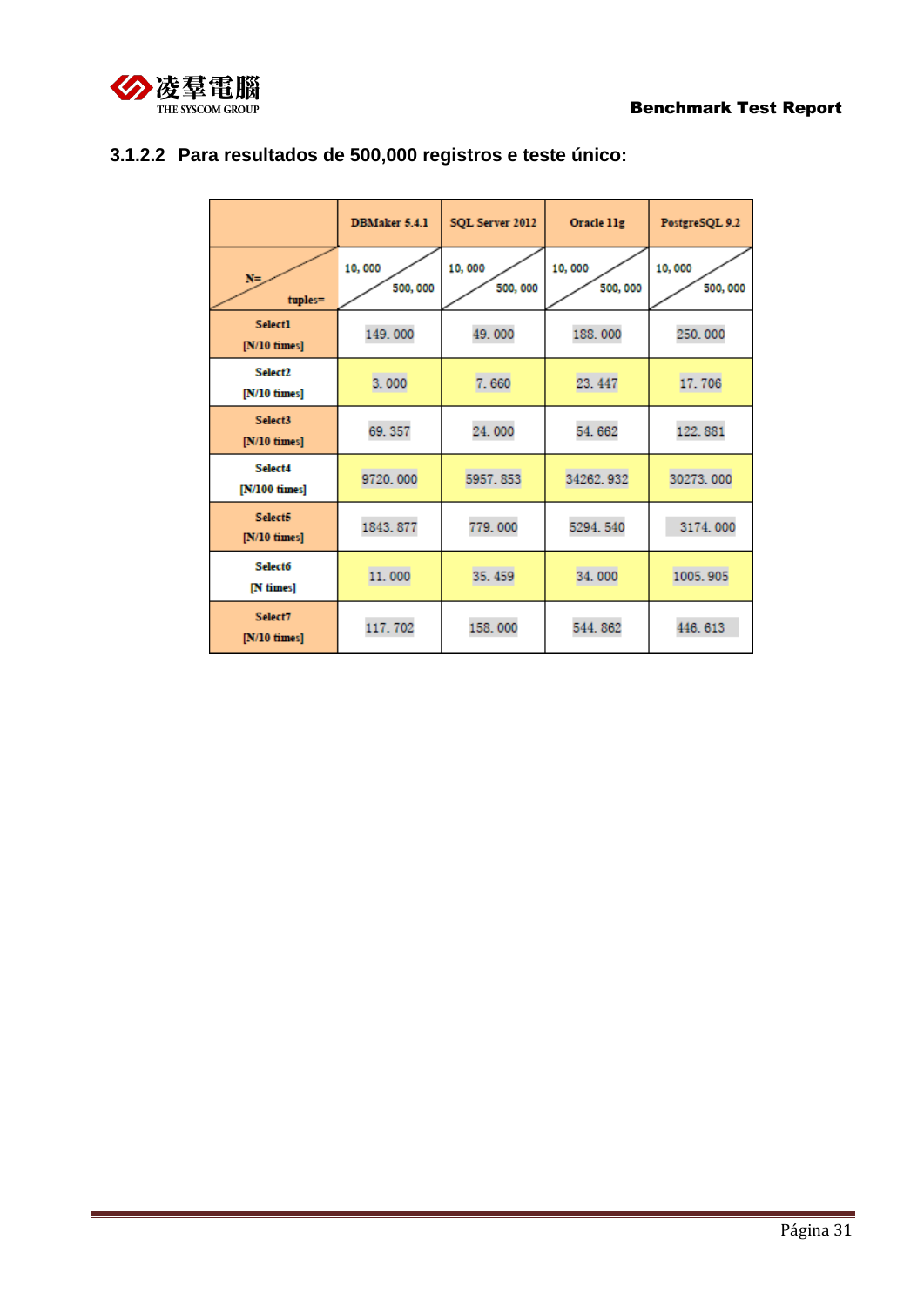

# <span id="page-31-0"></span>**3.1.3 TABELA 3: CENTOS RELEASE 3 64BIT + DB PARA INSERT, UPDATE E DELETE**

### **3.1.3.1 Para resultados de 50,000 / 100,000 registros e testados 3 vezes:**

|                     |            | <b>DBMaker 5.4.1</b> |         | Oracle 11g |          |         | PostgreSQL 9.2 |
|---------------------|------------|----------------------|---------|------------|----------|---------|----------------|
| $N =$               |            | 50,000               | 100,000 | 50,000     | 100,000  | 50,000  | 100,000        |
| <b>Connect1</b>     | <b>1st</b> | 13.000               | 26.145  | 367.000    | 735, 000 | 26.000  | 52.603         |
|                     | 2nd        | 13.000               | 31.824  | 382.590    | 742, 732 | 28,000  | 54.000         |
| IN/10<br>times]     | 3rd        | 13.000               | 26.000  | 384, 259   | 733, 934 | 32.884  | 54.000         |
|                     | <b>AVG</b> | 13.000               | 27.990  | 377.950    | 737.222  | 28.961  | 53.534         |
|                     | <b>1st</b> | 22.605               | 46.000  | 44.000     | 89.000   | 41.464  | 82.773         |
| <b>Insert1</b>      | 2nd        | 19.780               | 40.341  | 43.290     | 87.750   | 61.000  | 83.000         |
|                     | 3rd        | 19.875               | 40.233  | 43.399     | 86.845   | 41.059  | 83.000         |
|                     | <b>AVG</b> | 20.753               | 42.191  | 43.563     | 87.865   | 47.841  | 82.924         |
|                     | <b>1st</b> | 20.857               | 41.000  | 47.315     | 87.000   | 45.000  | 96.393         |
| <b>Updatel</b>      | 2nd        | 20,000               | 39.734  | 44.000     | 81.915   | 71.000  | 94.832         |
|                     | 3rd        | 19.921               | 39.874  | 44.616     | 83.000   | 47.000  | 94.942         |
|                     | <b>AVG</b> | 20.259               | 40.202  | 45.438     | 83.972   | 54.333  | 95.389         |
|                     | 1st        | 17.737               | 37.409  | 44.000     | 87.579   | 40.342  | 79.000         |
| <b>Deletel</b>      | 2nd        | 15.272               | 35,000  | 41.000     | 83.000   | 63.000  | 92.820         |
|                     | 3rd        | 15.662               | 36.000  | 40.000     | 83.000   | 59.935  | 80.000         |
|                     | <b>AVG</b> | 16.224               | 36.136  | 41.667     | 84.526   | 54.426  | 83.94          |
|                     | <b>1st</b> | 20.873               | 41.000  | 42.635     | 87.000   | 41.000  | 119.000        |
| Insert3             | 2nd        | 21.000               | 43.000  | 41.823     | 82.992   | 68.000  | 122, 850       |
|                     | 3rd        | 19,000               | 43.000  | 41.621     | 84.000   | 58, 734 | 129,000        |
|                     | <b>AVG</b> | 20.291               | 42.333  | 42.026     | 84.664   | 55.911  | 123.617        |
|                     | 1st        | 28.719               | 106,000 | 88,000     | 178,000  | 47.517  | 117.000        |
| Insert2             | 2nd        | 28.579               | 93.000  | 86,000     | 175, 000 | 58.000  | 126.454        |
|                     | 3rd        | 32.760               | 93,000  | 86.799     | 172.911  | 59.872  | 115, 533       |
|                     | <b>AVG</b> | 30.019               | 97.333  | 86.933     | 175.30   | 55.130  | 119.662        |
| <b>Update2</b>      | 1st        | 7.000                | 18.767  | 16.000     | 34.000   | 8.565   | 12.000         |
| [100]               | 2nd        | 8.000                | 18.642  | 12.000     | 29.079   | 6.895   | 12.760         |
| times]              | 3rd        | 8.000                | 18.751  | 13.000     | 27.000   | 8.000   | 11.000         |
|                     | <b>AVG</b> | 7.667                | 18.720  | 13.667     | 30.026   | 7.632   | 11.92          |
| Delete <sub>2</sub> | <b>1st</b> | 6.271                | 8.000   | 14.492     | 28.626   | 2.075   | 4.000          |
| 100                 | 2nd        | 6.000                | 8.580   | 11.000     | 19.000   | 2.527   | 4.992          |
|                     | 3rd        | 6.614                | 8.000   | 12.714     | 23.000   | 3.931   | 6.069          |
| times]              | AVG        | 6.295                | 8.193   | 12.735     | 23.542   | 2.844   | 5.020          |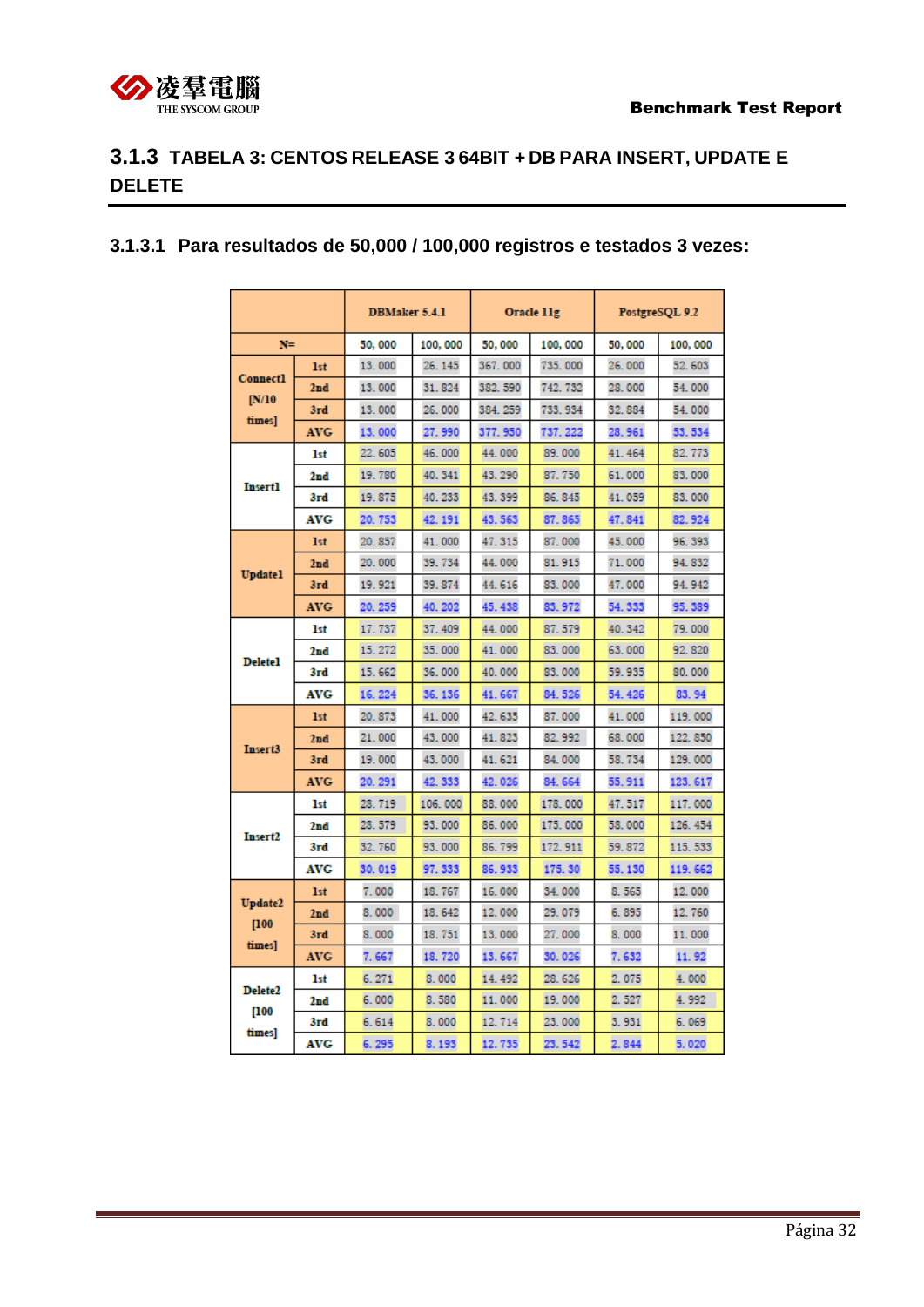

|                               | <b>DBMaker</b><br>5.4.1 | Oracle 11g | PostgreSQL 9.2 |
|-------------------------------|-------------------------|------------|----------------|
| $N =$                         | 500, 000                | 500,000    | 500,000        |
| Connect1 [N/10<br>times]      | 208,000                 | 138.000    | 262.813        |
| <b>Insert1</b>                | 260.817                 | 430.904    | 502.000        |
| <b>Updatel</b>                | 306.993                 | 548.871    | 4758.000       |
| <b>Delete1</b>                | 339,000                 | 480.000    | 2148.951       |
| <b>Insert3</b>                | 527.999                 | 454.662    | 536.000        |
| <b>Insert2</b>                | 516.563                 | 886.409    | 549.729        |
| <b>Update2</b> [100<br>times] | 63.000                  | 524.000    | 779.000        |
| <b>Delete2</b> [100<br>times] | 28.423                  | 288.000    | 874.000        |

# **3.1.3.2 Para resultados de 500,000 registros e teste único:**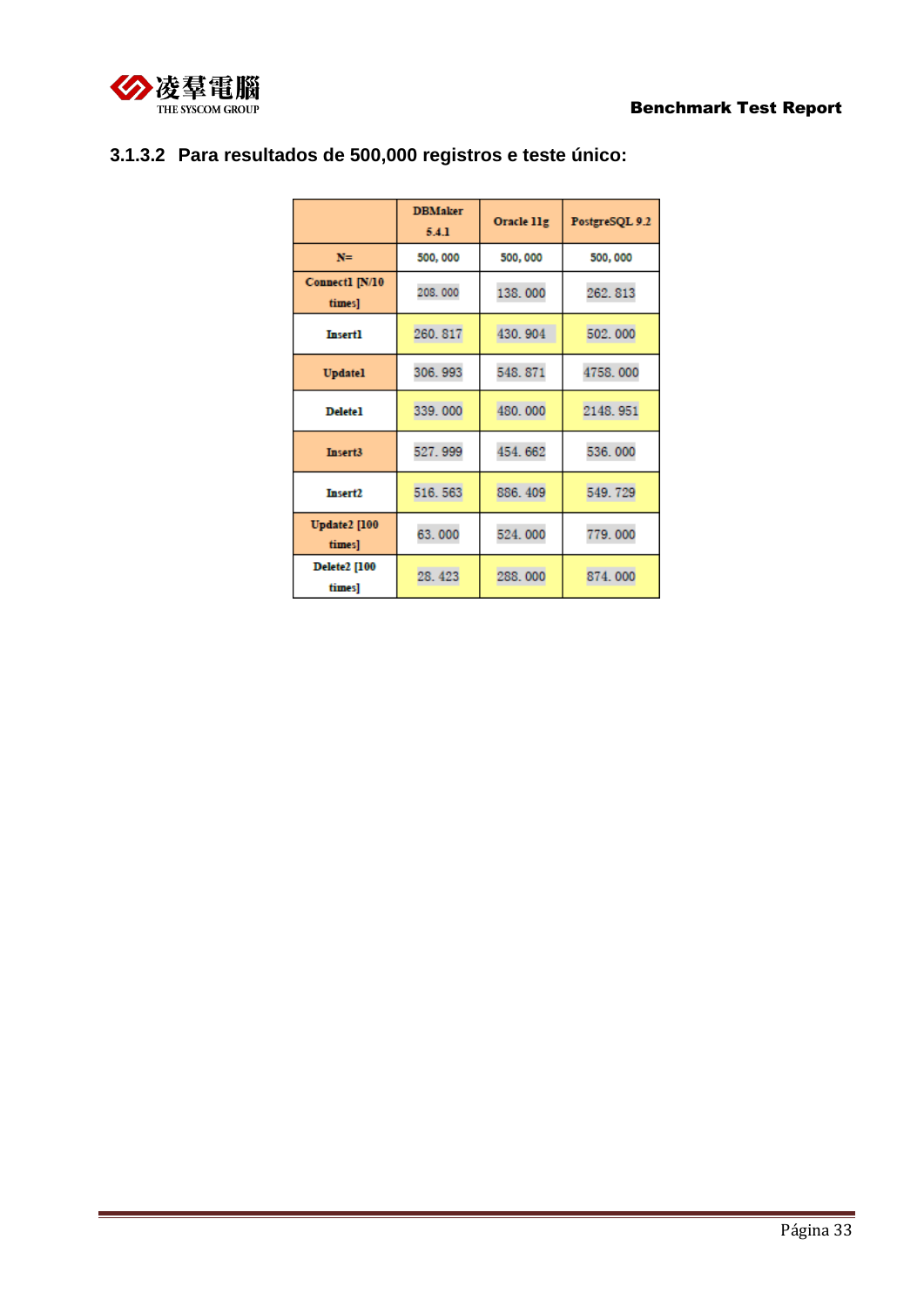

## <span id="page-33-0"></span>**3.1.4 TABELA 4: CENTOS RELEASE 3 64BIT+ DB PARA SELECT**

## **3.1.4.1 Para resultados de 50,000 / 100,000 registros e testados 3 vezes:**

|                 |            | <b>DBMaker 5.4.1</b> |                   |                | Oracle 11g        | PostgreSQL 9.2  |                   |  |
|-----------------|------------|----------------------|-------------------|----------------|-------------------|-----------------|-------------------|--|
| $N =$<br>tuples |            | 5000<br>50,000       | 10,000<br>100,000 | 5000<br>50,000 | 10,000<br>100,000 | 5000<br>50, 000 | 10,000<br>100,000 |  |
| <b>Select</b>   | <b>1st</b> | 7.000                | 26.000            | 20,000         | 38,000            | 19.983          | 33.727            |  |
| ı               | 2nd        | 7.000                | 26.000            | 20,000         | 39,000            | 20,000          | 33.790            |  |
| IN/10           | 3rd        | 7.000                | 26.442            | 21.169         | 39.811            | 20,000          | 34.000            |  |
| times]          | <b>AVG</b> | 7.000                | 26.147            | 20.390         | 38.937            | 19.994          | 33, 839           |  |
| <b>Select</b>   | 1st        | 1.684                | 5.757             | 22.000         | 22.000            | 16, 676         | 16, 614           |  |
| 2               | 2nd        | 1.701                | 5.787             | 22.000         | 22.215            | 16, 458         | 16.000            |  |
| [N/10           | 3rd        | 1.716                | 5.772             | 22.000         | 22.000            | 15.990          | 16.583            |  |
| times]          | AVG        | 1.700                | 5.772             | 22.000         | 22.072            | 16.375          | 16.399            |  |
| <b>Select</b>   | <b>1st</b> | 5.000                | 18.000            | 23.571         | 26.000            | 20.000          | 23.000            |  |
| 3               | 2nd        | 5.000                | 18.252            | 23.000         | 27.000            | 20.000          | 23.416            |  |
| IN/10           | 3rd        | 5.000                | 18,000            | 24.149         | 27.000            | 20,000          | 23.634            |  |
| times]          | <b>AVG</b> | 5.000                | 18.084            | 23.573         | 26.667            | 20.000          | 23.35             |  |
| <b>Select</b>   | 1st        | 50,000               | 393, 000          | 336, 000       | 1363, 000         | 309,000         | 1169.000          |  |
| 4               | 2nd        | 50.169               | 373,000           | 348.000        | 1332.570          | 307.742         | 1168.000          |  |
| <b>IN/100</b>   | 3rd        | 50.200               | 393, 000          | 338, 786       | 1324, 000         | 299.474         | 1171.000          |  |
| times]          | <b>AVG</b> | 50.123               | 383.333           | 340.929        | 1339, 857         | 305.405         | 1169.333          |  |
| <b>Select</b>   | <b>1st</b> | 75.000               | 294.310           | 536.000        | 1052.814          | 272,000         | 521.072           |  |
| 5               | 2nd        | 75,000               | 306.494           | 547.389        | 1055.000          | 271.000         | 521.852           |  |
| IN/10           | 3rd        | 75,000               | 292, 703          | 539,000        | 1090.551          | 269,000         | 519.824           |  |
| times]          | <b>AVG</b> | 75.000               | 297.836           | 540.796        | 1066.122          | 270.667         | 520.916           |  |
| <b>Select</b>   | <b>1st</b> | 4.000                | 8.000             | 32.000         | 36.317            | 93.865          | 150,000           |  |
| б               | 2nd        | 4.524                | 8.985             | 33.000         | 35, 100           | 94.895          | 147.000           |  |
| IN              | 3rd        | 4.000                | 9.000             | 35.366         | 35,000            | 95.504          | 149.000           |  |
| times]          | AVG        | 4.175                | 8.662             | 33.455         | 35.472            | 94.755          | 148.667           |  |
| <b>Select</b>   | <b>1st</b> | 8.000                | 29.843            | 54.818         | 108.888           | 45.000          | 88.000            |  |
| 7               | 2nd        | 7.863                | 29.874            | 55,000         | 108.873           | 45.000          | 88,000            |  |
| IN/10           | 3rd        | 7.909                | 29.890            | 55.000         | 109.387           | 44.944          | 88,000            |  |
| times]          | <b>AVG</b> | 7.924                | 29.749            | 54.939         | 109.049           | 44.981          | 88.000            |  |